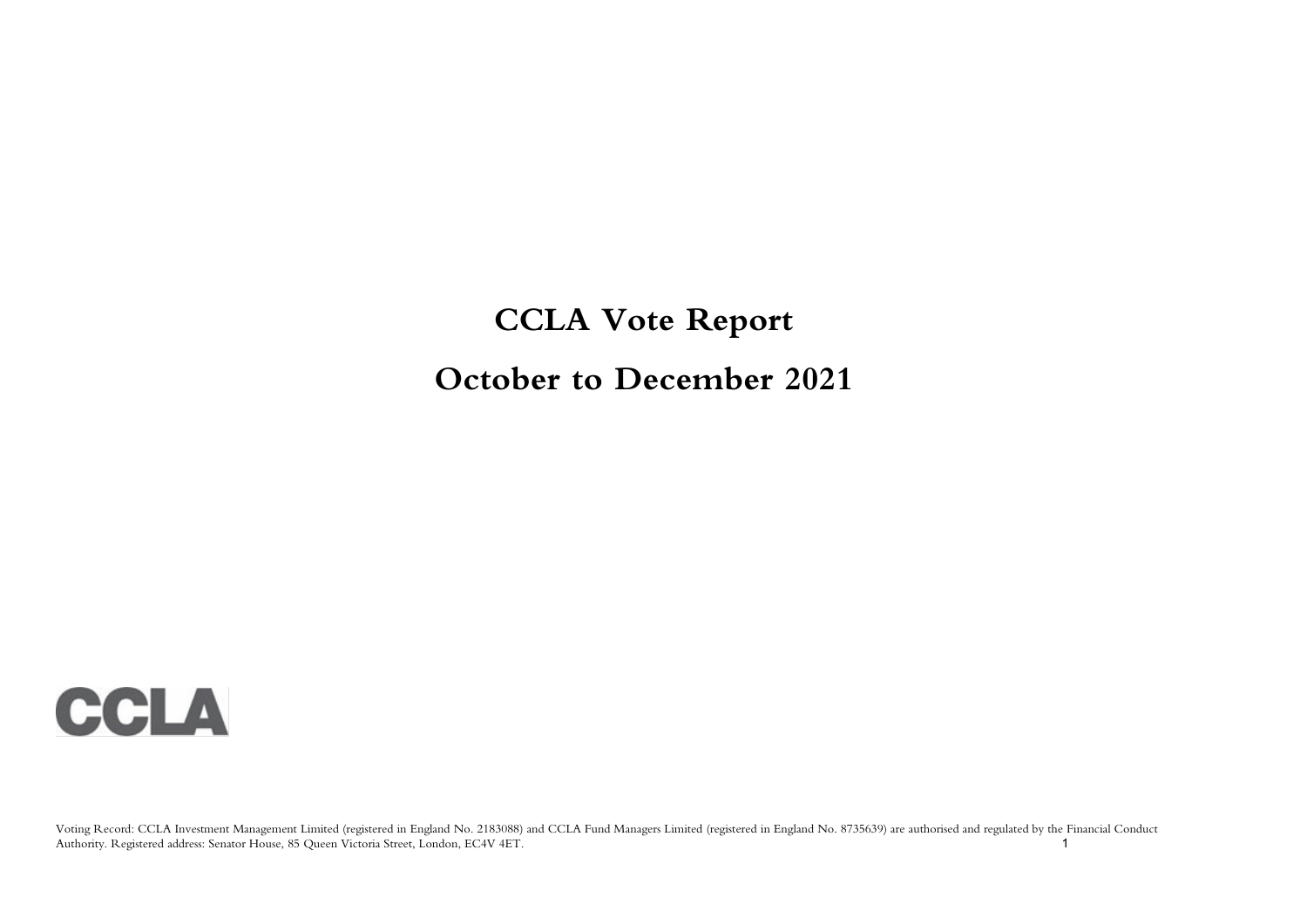#### **Section 1: Overview**

Vote Instruction All Resolutions



**Headlines**: CCLA aims to vote at all UK and overseas company meetings where we have portfolio holdings, and it is practical to do so. During the quarter we voted on 332 resolutions across 27 company meetings. We did not support management on 39 occasions, 11.78% of all resolutions.

**Shareholder proposals**

While we continued our strong stance against executive remuneration inconsistent with our five principles (remuneration schemes should not breach good local practice; bonuses should be proportionate; the structure should incentivise good conduct; the inclusion of non-financial metrics; and policy should not exacerbate inequality within the company), our opposition to remuneration reports fell during the quarter. This is explained by the increased number of companies that held meetings during the period with boards comprised wholly of non-executive directors. Remuneration practices at NIKE Inc have long been a concern. While the remuneration committee made several positive changes during the year in response to last year's shareholder opposition, concerns remain. Specifically, most of the long-term incentives lack performance metrics and the Executive Chairman's total compensation approaches the CEO's total pay, without a compelling explanation. This leads to questions over who is, in reality, running the company.

#### **Chart 1. CCLA Vote by theme**



# Type of mangement proposal (% all resolutions)

We have for many years emphasised the importance of a diverse workforce, fair pay and transparent reporting at investee companies. During the quarter, there was a notable emphasis in shareholder resolutions on topics related to diversity and inclusion in the workplace. These were across a broad range of subjects, including 'Report on Effectiveness of Workplace Sexual Harassment Policies', and 'Report on Gender/Racial Pay Gap' at Microsoft. Also, 'Report on Diversity and Inclusion Efforts', and 'Report on Median Gender/Racial Pay Gap' at NIKE. We are supportive of resolutions that demand greater transparency on gender/racial pay disparity, and of those requesting a racial equity audit. Accordingly, we voted in favour.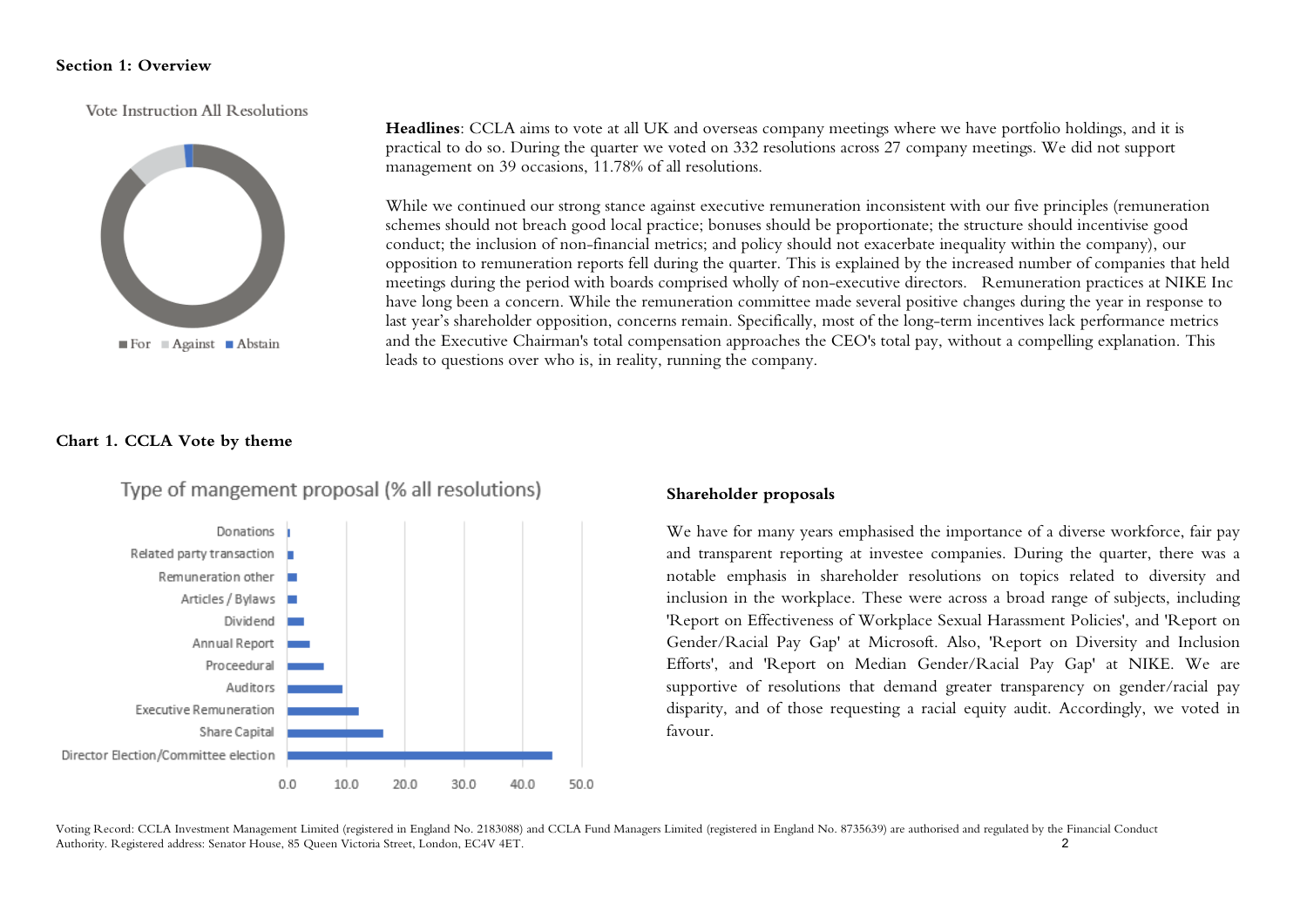### **Table1: Meeting Overview**

| <b>Meeting Overview</b>                           |      |        |               |         |                |  |  |  |  |  |  |
|---------------------------------------------------|------|--------|---------------|---------|----------------|--|--|--|--|--|--|
| Region                                            | Asia | Europe | North America | Oceania | United Kingdom |  |  |  |  |  |  |
| <b>Number of Meetings</b>                         |      |        |               |         |                |  |  |  |  |  |  |
| <b>Number of Resolutions</b>                      |      | -69    | 78            |         | 160            |  |  |  |  |  |  |
| Vote Instruction (percentage all votes in region) |      |        |               |         |                |  |  |  |  |  |  |
| For                                               |      | 60     | 59            |         | 152            |  |  |  |  |  |  |
| Against/Withhold                                  |      |        | ١X            |         |                |  |  |  |  |  |  |
| Abstain                                           |      |        |               |         |                |  |  |  |  |  |  |
| Other                                             |      |        |               |         |                |  |  |  |  |  |  |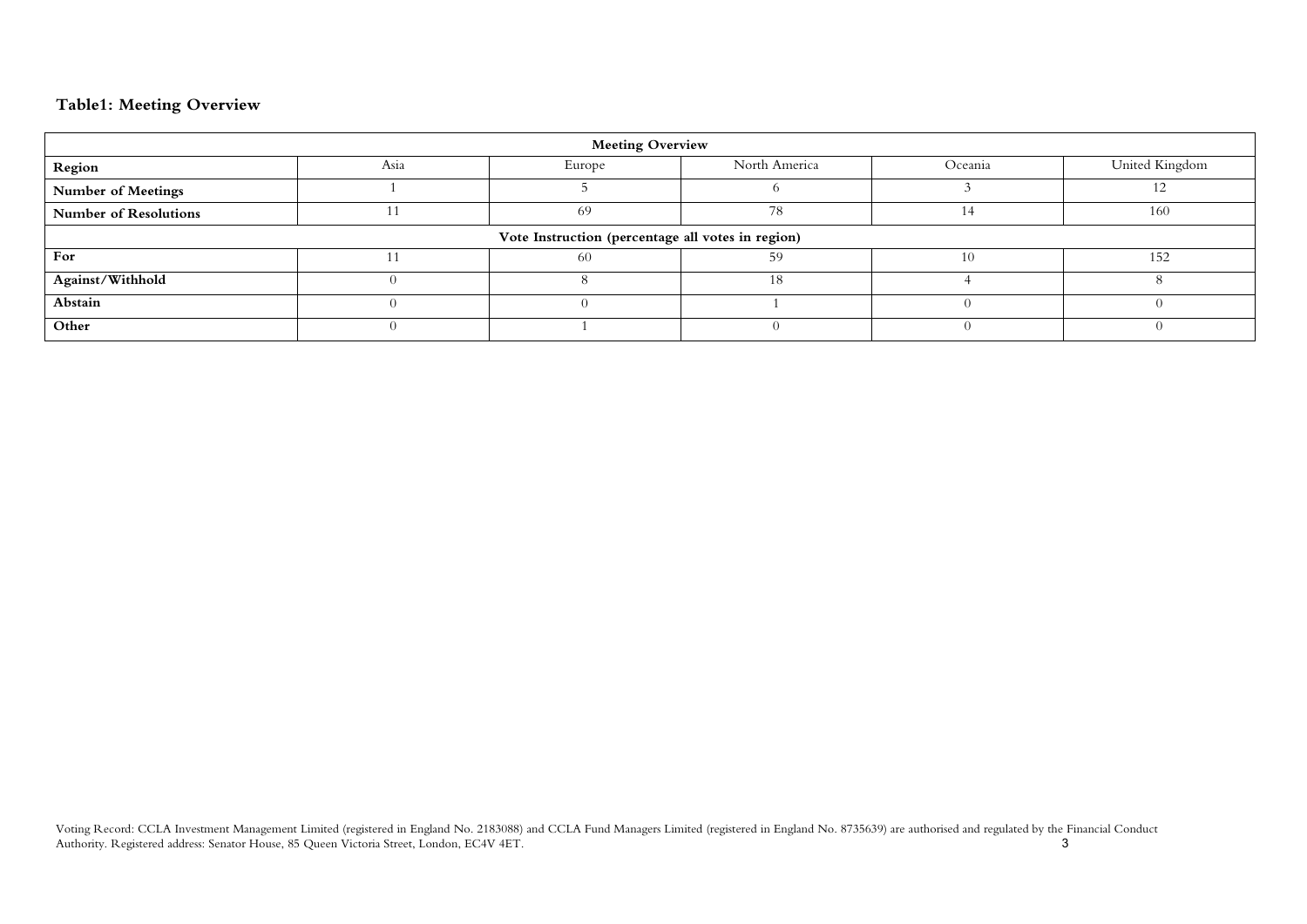### **Section 2: Impact of CCLA Vote Template**

When we vote, we seek to promote exemplary corporate governance and to reflect the underlying values of our client base. The principles and application outlined in our vote guidelines have been developed following extensive consultation with our clients and are informed by relevant guidelines and codes for the markets in which we invest. Our Guidelines are reviewed annually and administered by proxy voting provider, ISS, who works to a bespoke template. Our template is not based solely on governance matters but incorporates both our position on environmental, social and governance (ESG) issues, and our main engagement themes. This ensures consistency across all our stewardship activity. A comparison of CCLA vote instructions and ISS vote recommendations for the same management proposals illustrates the template's impact. During the year in accordance with the CCLA vote policy, we did not support 14% of management proposals. During the same period, the ISS Standard Vote Report recommended voting against management on just 4% of the same proposals**.**

#### **Chart 2: Impact of CCLA Vote Template**

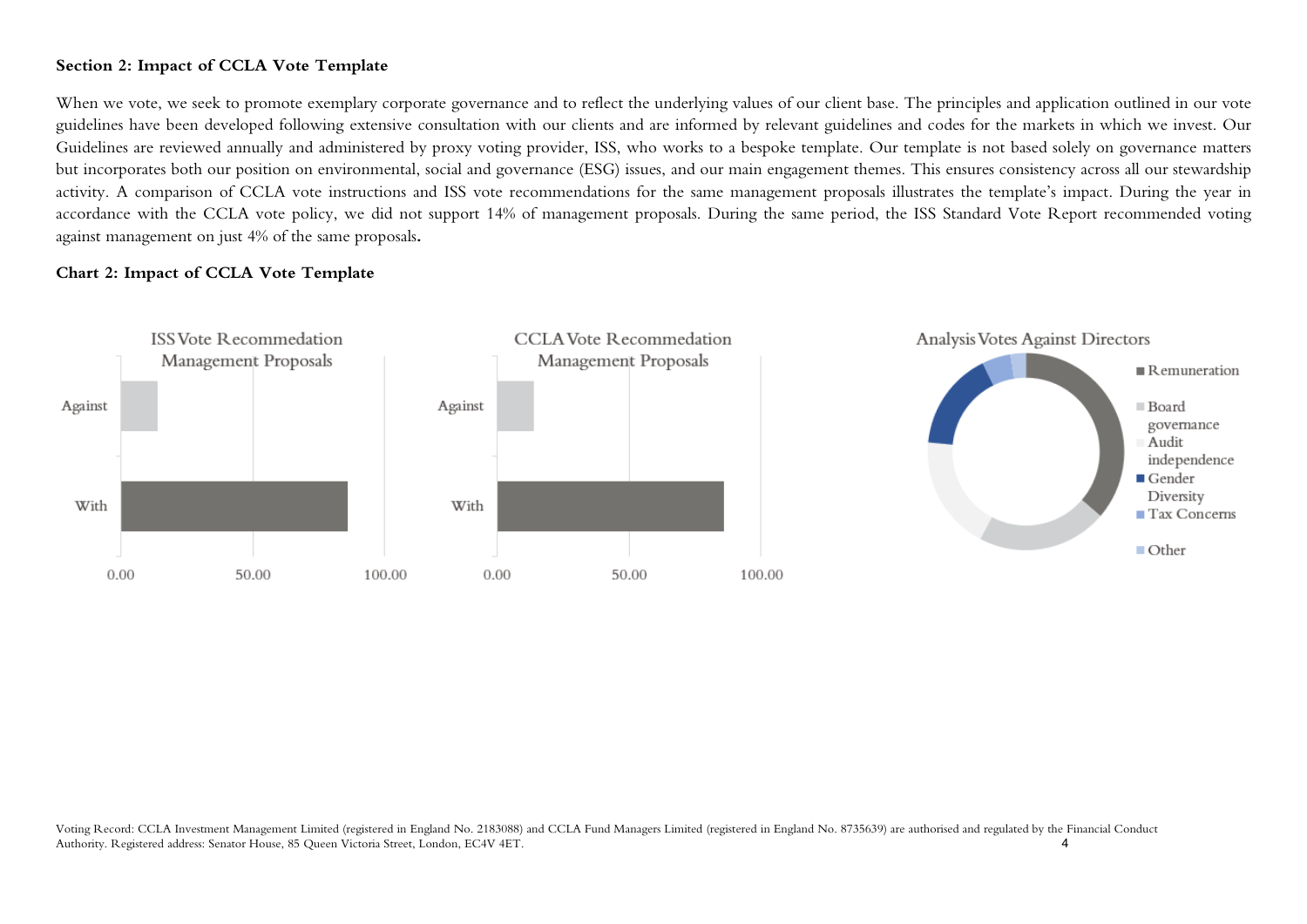|                 | Q1 2021 | O <sub>2</sub> 2021 | O3 2021 | O <sub>4</sub> 2021 | Last 12 months             |
|-----------------|---------|---------------------|---------|---------------------|----------------------------|
| Total meeting   | ◡       | $\frac{1}{2}$       | ◡◡      |                     | $\sim$ $\sim$ $\sim$<br>-- |
| Total proposals | 442     | 2069                | 439     | 33'<br>ے ت          | 3282                       |

### **Section 3b: CCLA Vote History key resolutions**

|                         |                                                  | O1 2021    |               | O <sub>2</sub> 2021 |                | O3 2021        |          | O4 2021    |                | Last 12 months |
|-------------------------|--------------------------------------------------|------------|---------------|---------------------|----------------|----------------|----------|------------|----------------|----------------|
|                         | Count                                            | Percentage | Count         | Percentage          | Count          | Percentage     | Count    | Percentage | Count          | Percentage     |
| <b>All Resolutions</b>  |                                                  |            |               |                     |                |                |          |            |                |                |
| For                     | 403                                              | 91.18      | 1755          | 84.82               | 388            | 88.38          | 292      | 88.22      | 2839           | 86.50          |
| Against                 | 38                                               | 8.6        | 301           | 14.55               | 40             | 9.11           | 34       | 10.27      | 413            | 12.58          |
| Abstain                 |                                                  | 0.23       | 13            | 0.63                | 11             | 2.51           | 5        | 1.51       | 30             | 0.91           |
| Total                   | 442                                              | 100        | 2069          | 100                 | 439            | 100            | 331      | 100        | 3282           | 100.00         |
|                         | <b>Executive Remuneration Reports and Policy</b> |            |               |                     |                |                |          |            |                |                |
| For                     |                                                  | 36.84      | 26            | 19.55               | $\overline{2}$ | 11.11          | 10       | 41.67      | 45             | 23.20          |
| <b>Against</b>          | 12                                               | 63.16      | 104           | 78.20               | 12             | 66.67          | 13       | 54.17      | 141            | 76.68          |
| Abstain                 | $\overline{0}$                                   | $\Omega$   | $\mathcal{Z}$ | 2.26                |                | 22.23          |          | 4.17       | 8              | 4.12           |
| Total                   | 19                                               | 100        | 133           | 100                 | 18             | 100            | 24       | 100        | 194            | 100.00         |
| Director Election       |                                                  |            |               |                     |                |                |          |            |                |                |
| For                     | 153                                              | 90.53      | 852           | 85.20               | 153            | 85.0           | 124      | 86.11      | 1282           | 85.80          |
| Against                 | 15                                               | 8.88       | 142           | 14.20               | 25             | 13.89          | 19       | 13.99      | 201            | 13.46          |
| Abstain                 |                                                  | 0.59       | 6.            | 0.60                | $\Omega$       | 1.11           |          | 0.69       | 10             | 0.67           |
| Total                   | 169                                              | 100        | 1000          | 100                 | 180            | 100            | 144      | 100        | 1493           | 100.00         |
| Shareholder resolutions |                                                  |            |               |                     |                |                |          |            |                |                |
| For                     | $\overline{ }$                                   | 87.5       | -64           | 95.52               | $\Omega$       | $\theta$       |          | 91.67      | 82             | 93.18          |
| <b>Against</b>          |                                                  | 12.5       |               | 1.49                | $\cap$         | $\Omega$       | $\Omega$ | 0.00       | $\overline{2}$ | 2.27           |
| Abstain                 | $\Omega$                                         | $\Omega$   | $\Omega$      | 2.99                |                | 100            |          | 8.33       |                | 4.55           |
| Total                   | 8                                                | 100        | 67            | 100                 |                | $\overline{0}$ | 12       | 100        | 88             | 100.00         |

**Key:** AGAINST Votes include withhold votes.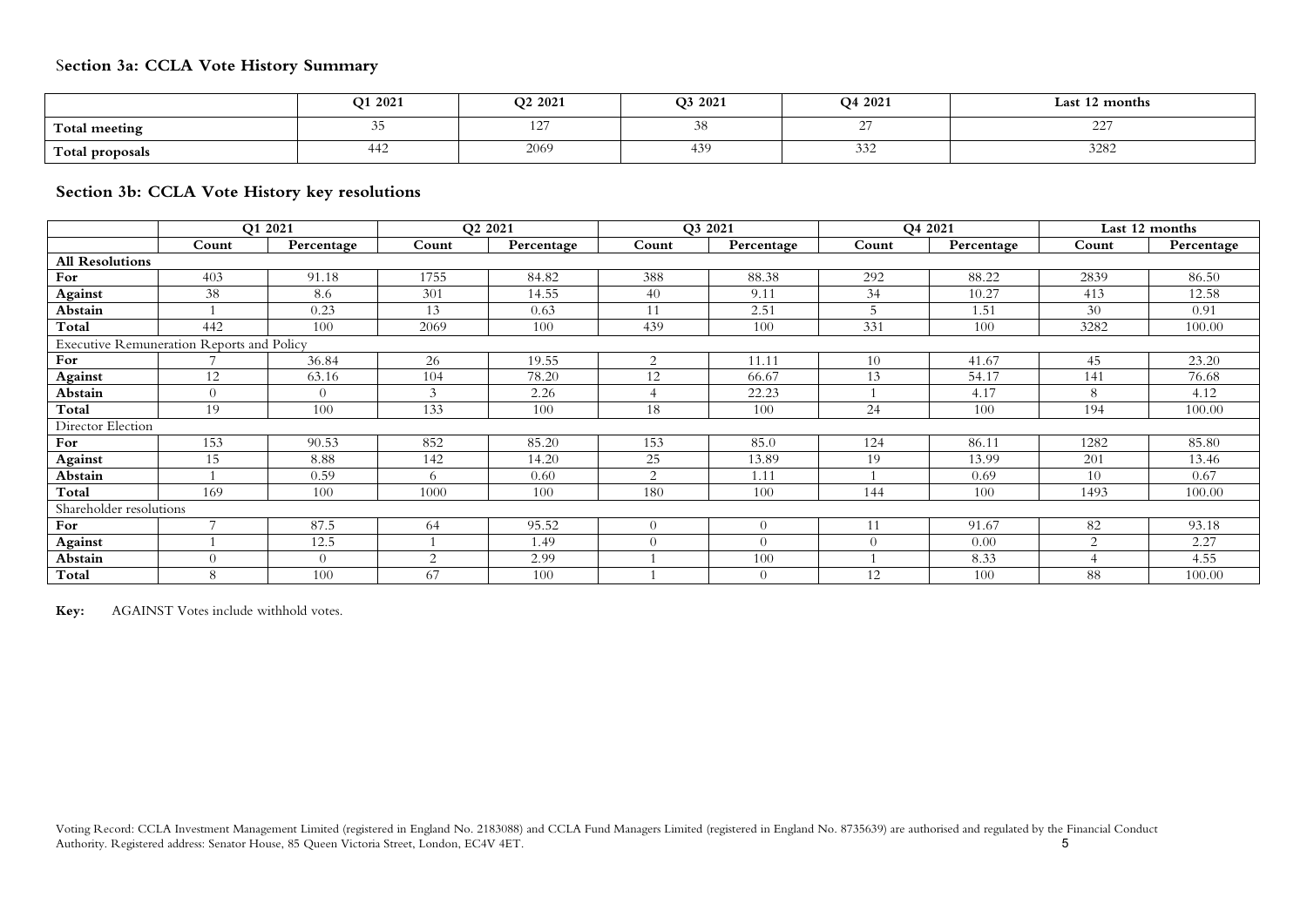**Section 4:** Confirmed instructions: CCLA believe that it is in our clients' best interests to vote all our domestic and overseas holdings where it is practical to do so. Instances where we may not vote includes meetings in markets that adopt the practice of share blocking, which prohibits the sale of shares from the date that the vote is filed until the shareholder meeting, and where specific power of attorney requirements may mean that the costs of lodging a vote are prohibitively expensive. CCLA does not participate in stock lending processes and therefore there was no need to recall any stock before voting. There were no rejected ballots during the period.

Section 5: Key Votes: The following three subsections set out a brief rationale for key votes. These are: votes outside our standard in-house policy, votes against management recommendations and shareholder resolutions. The Ethical & Responsible Investment team is responsible for instructing all votes in accordance with our Standard Operating Procedures. Our vote decisions are informed by investment considerations, discussions with portfolio managers and our engagement with companies.

Section 5a: Votes Outside Policy: During the quarter CCLA voted outside its standard policy on four occasions during the period. The table below sets out a brief overview of the rationale for the vote. The Standard Operating Procedures require all votes outside our standard policy to be approved by the head of Ethical & responsible Investment.

| Company Name                                           | Meeting Type                  | Meeting Date | No | Proposal Text                                                                                                                      | Policy  | Instruction | Rationale                                                                                                                                                                                                             |
|--------------------------------------------------------|-------------------------------|--------------|----|------------------------------------------------------------------------------------------------------------------------------------|---------|-------------|-----------------------------------------------------------------------------------------------------------------------------------------------------------------------------------------------------------------------|
| Candriam Sustainable -<br><b>Bond Emerging Markets</b> | Extraordinary<br>Shareholders | $12-Oct-21$  |    | Amend Article 23 Following the<br>Update the Internal Credit Quality<br>Assessment Policy Implemented by<br>the Management Company | Against | For         | Following engagement company provided full text and<br>change control version of document and placed it on web<br>page for all shareholders. Changes formalise internal<br>changes that have already been agreed.     |
| Candriam Sustainable -<br><b>Bond Emerging Markets</b> | Extraordinary<br>Shareholders | $12-Oct-21$  | 2  | Approve Entry into Force of the<br>Amendments to the Articles of<br>Association on 15 October 2021                                 | Against | For         | Following engagement company provided full text and<br>change control version of document and placed it on web<br>page for all shareholders. Changes formalise internal<br>changes that have already been agreed.     |
| Carsales.Com Limited                                   | Annual                        | $29$ -Oct-21 | 2  | Approve Remuneration Report                                                                                                        | Against | Abstain     | While LTI awards are less than STI awards the difference<br>is marginal and both are approximately 100% of fixed<br>remuneration. We are engaging with the company<br>regarding disclosure and non-financial metrics. |
| Carsales.Com Limited                                   | Annual                        | $29$ -Oct-21 | 4a | Approve Grant of Rights to<br>Cameron McIntyre                                                                                     | Against | Abstain     | While LTI awards are less than STI awards the difference<br>is marginal and both are approximately 100% of fixed<br>remuneration. We are engaging with the company<br>regarding disclosure and non-financial metrics. |
| Carsales.Com Limited                                   | Annual                        | $29$ -Oct-21 | 4b | Approve Grant of Performance<br><b>Rights to Cameron McIntyre</b>                                                                  | Against | Abstain     | While LTI awards are less than STI awards the difference<br>is marginal and both are approximately 100% of fixed<br>remuneration. We are engaging with the company<br>regarding disclosure and non-financial metrics. |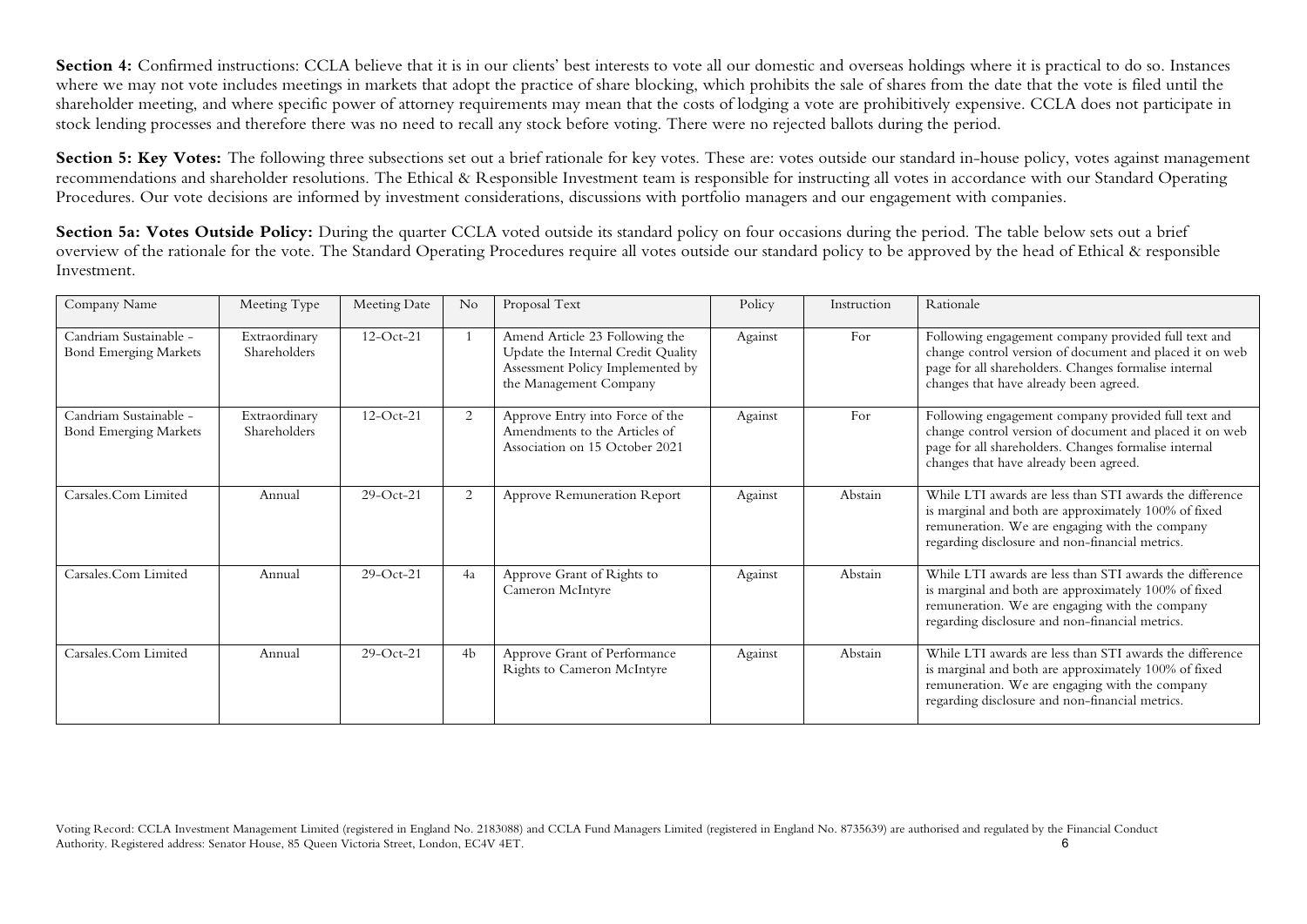**Section 5b: All votes against management:** CCLA did not support management on 51 occasions during the period (both management and shareholder proposals). We consider votes against the position recommended by management to be significant. The table below set out an overview of our rationale for withholding our support.

| Company                         | Type   | Date        | Proponent    | Prop<br>No.    | Proposal Text                                                                                | Instruction | Rationale                                                                                                                                                                                                                                                         |
|---------------------------------|--------|-------------|--------------|----------------|----------------------------------------------------------------------------------------------|-------------|-------------------------------------------------------------------------------------------------------------------------------------------------------------------------------------------------------------------------------------------------------------------|
| NIKE, Inc.                      | Annual | $6$ -Oct-21 | Management   | 1a             | Elect Director Alan B. Graf, Jr.                                                             | Withhold    | Concerns - audit independence                                                                                                                                                                                                                                     |
| NIKE, Inc.                      | Annual | $6$ -Oct-21 | Management   | 2              | Advisory Vote to Ratify Named<br>Executive Officers' Compensation                            | Against     | Breaches local good practice, Annual bonus scheme does not<br>comply with CCLA's Global approach, Failure to disclose use of<br>non-financials as a determinant of remuneration does not comply<br>with CCLA's Global approach, Concerns over multiples of salary |
| NIKE, Inc.                      | Annual | $6$ -Oct-21 | Share Holder | $\overline{4}$ | Report on Political Contributions<br>Disclosure                                              | For         | The provision of a report on these matters is seen as an<br>enhancement to shareholders understanding of the company's role<br>in these matters.                                                                                                                  |
| NIKE, Inc.                      | Annual | $6$ -Oct-21 | Share Holder | 5              | Report on Human Rights Impact<br>Assessment                                                  | For         | The provision of a report on these matters is seen as an<br>enhancement to shareholders understanding of the company's role<br>in these matters.                                                                                                                  |
| NIKE, Inc.                      | Annual | $6$ -Oct-21 | Share Holder | 6              | Report on Median Gender/Racial<br>Pay Gap                                                    | For         | The provision of a report on these matters is seen as an<br>enhancement to shareholders understanding of the company's role<br>in these matters.                                                                                                                  |
| NIKE, Inc.                      | Annual | $6$ -Oct-21 | Share Holder | $\overline{7}$ | Report on Diversity and Inclusion<br>Efforts                                                 | For         | The provision of a report on these matters is seen as an<br>enhancement to shareholders understanding of the company's role<br>in these matters.                                                                                                                  |
| The Procter & Gamble<br>Company | Annual | $12-Oct-21$ | Management   | 1g             | Elect Director Terry J. Lundgren                                                             | Against     | Responsible for oversight of remuneration which does not comply<br>with CCLA's Global approach                                                                                                                                                                    |
| The Procter & Gamble<br>Company | Annual | $12-Oct-21$ | Management   | 1j             | Elect Director David S. Taylor                                                               | Against     | Chair/CEO: no intention to separate.                                                                                                                                                                                                                              |
| The Procter & Gamble<br>Company | Annual | $12-Oct-21$ | Management   | 11             | Elect Director Patricia A. Woertz                                                            | Against     | Concerns - audit independence                                                                                                                                                                                                                                     |
| The Procter & Gamble<br>Company | Annual | 12-Oct-21   | Management   | $\mathfrak{Z}$ | Advisory Vote to Ratify Named<br>Executive Officers' Compensation                            | Against     | Annual bonus scheme does not comply with CCLA's Global<br>approach, Failure to disclose use of non-financials as a determinant<br>of remuneration does not comply with CCLA's Global approach,<br>Concerns over multiples of salary                               |
| The Procter & Gamble<br>Company | Annual | $12-Oct-21$ | Share Holder | $\overline{4}$ | Adopt a Policy to Include Non-<br>Management Employees as<br>Prospective Director Candidates | For         | Including non-management employees on the list will increase the<br>diversity of the candidate pool.                                                                                                                                                              |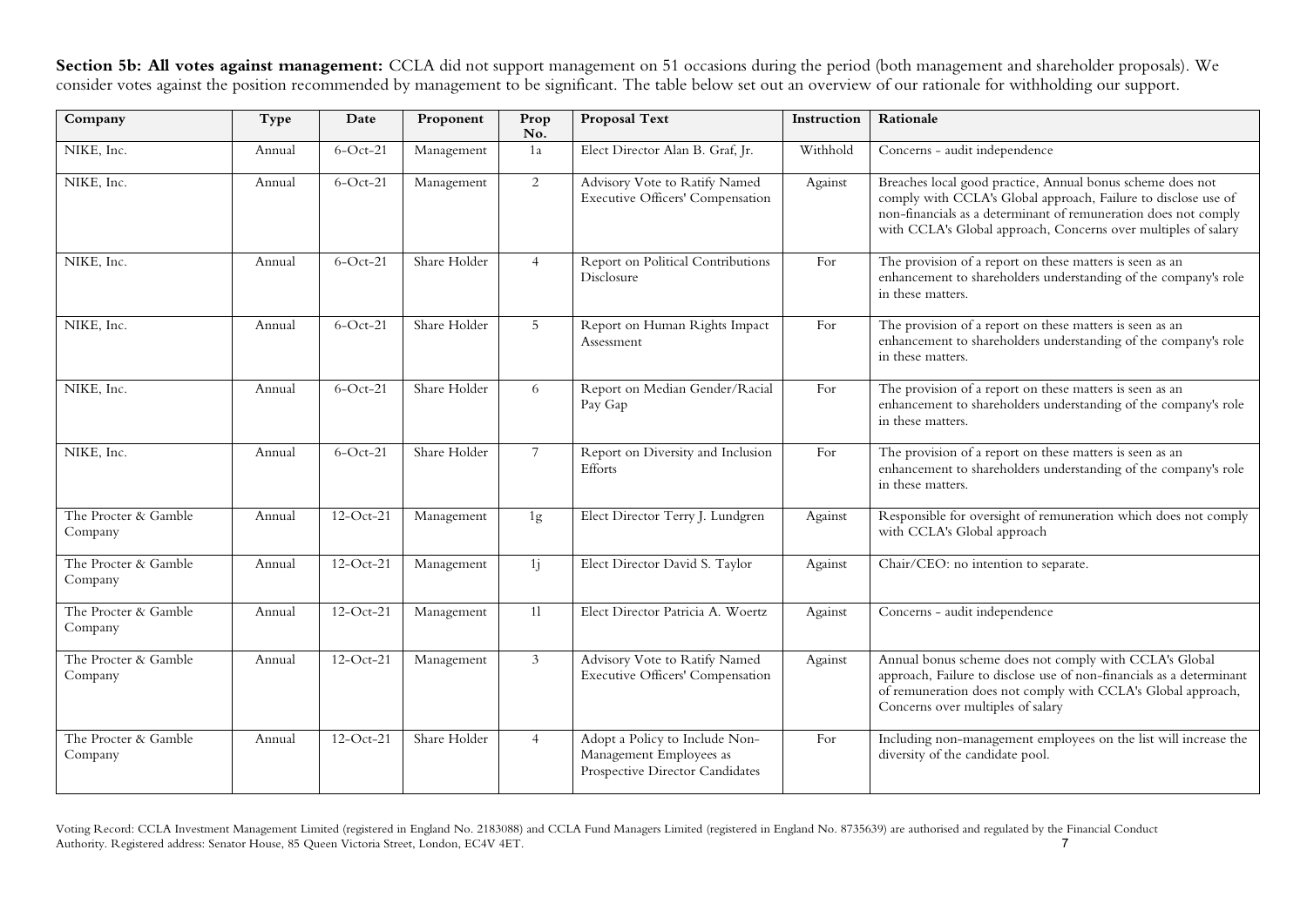| Company                            | Type               | Date        | Proponent    | Prop<br>No.    | <b>Proposal Text</b>                                                                                                                                | Instruction | Rationale                                                                                                                                                                                                                           |
|------------------------------------|--------------------|-------------|--------------|----------------|-----------------------------------------------------------------------------------------------------------------------------------------------------|-------------|-------------------------------------------------------------------------------------------------------------------------------------------------------------------------------------------------------------------------------------|
| Carsales.Com Limited               | Annual             | 29-Oct-21   | Management   | 2              | Approve Remuneration Report                                                                                                                         | Abstain     | Balance of short-/long-term remuneration does not comply with<br>CCLA's Global approach                                                                                                                                             |
| Carsales.Com Limited               | Annual             | $29-Oct-21$ | Management   | 4a             | Approve Grant of Rights to<br>Cameron McIntyre                                                                                                      | Abstain     | While LTI awards are less than STI awards the difference is<br>marginal and both are approximately 100% of fixed remuneration.<br>We are engaging with the company regarding disclosure and non-<br>financial metrics.              |
| Carsales.Com Limited               | Annual             | 29-Oct-21   | Management   | 4b             | Approve Grant of Performance<br>Rights to Cameron McIntyre                                                                                          | Abstain     | While LTI awards are less than STI awards the difference is<br>marginal and both are approximately 100% of fixed remuneration.<br>We are engaging with the company regarding disclosure and non-<br>financial metrics.              |
| Spark New Zealand Ltd.             | Annual             | $5-Nov-21$  | Management   | 2              | Elect Alison Barrass as Director                                                                                                                    | Abstain     | Responsible for oversight of remuneration which does not comply<br>with CCLA's Global approach                                                                                                                                      |
| Automatic Data Processing,<br>Inc. | Annual             | $10-Nov-21$ | Management   | 1 <sub>b</sub> | Elect Director Richard T. Clark                                                                                                                     | Against     | Responsible for oversight of remuneration which does not comply<br>with CCLA's Global approach                                                                                                                                      |
| Automatic Data Processing,<br>Inc. | Annual             | $10-Nov-21$ | Management   | 1k             | Elect Director Sandra S. Wijnberg                                                                                                                   | Against     | Concerns - audit independence                                                                                                                                                                                                       |
| Automatic Data Processing,<br>Inc. | Annual             | $10-Nov-21$ | Management   | 2              | Advisory Vote to Ratify Named<br><b>Executive Officers' Compensation</b>                                                                            | Against     | Annual bonus scheme does not comply with CCLA's Global<br>approach, Failure to disclose use of non-financials as a determinant<br>of remuneration does not comply with CCLA's Global approach,<br>Concerns over multiples of salary |
| Automatic Data Processing,<br>Inc. | Annual             | $10-Nov-21$ | Share Holder | $\overline{4}$ | Report on Workforce<br>Engagement in Governance                                                                                                     | For         | While the company has a number of policies in place which cover<br>employee engagement when compared to peers there are a<br>number of areas where improvements can be made.                                                        |
| Pernod Ricard SA                   | Annual/<br>Special | $10-Nov-21$ | Management   | 8              | Approve Compensation of<br>Alexandre Ricard, Chairman and<br><b>CEO</b>                                                                             | Against     | Balance of short-/long-term remuneration does not comply with<br>CCLA's Global approach, Variable remuneration schemes should<br>prioritise long-term over short-term performance                                                   |
| Pernod Ricard SA                   | Annual/<br>Special | $10-Nov-21$ | Management   | 10             | Approve Remuneration Policy of<br>Alexandre Ricard, Chairman and<br><b>CEO</b>                                                                      | Against     | Breaches local good practice, Annual bonus scheme does not<br>comply with CCLA's Global approach, Variable remuneration<br>schemes should prioritise long-term over short-term performance                                          |
| Pernod Ricard SA                   | Annual/<br>Special | $10-Nov-21$ | Management   | 22             | Authorize up to 1.5 Percent of<br>Issued Capital for Use in<br>Restricted Stock Plans Reserved<br>for Employees and Executive<br>Corporate Officers | Against     | Proposal is seen as an enabling resolution, vote consistent with<br>wider remuneration voting.                                                                                                                                      |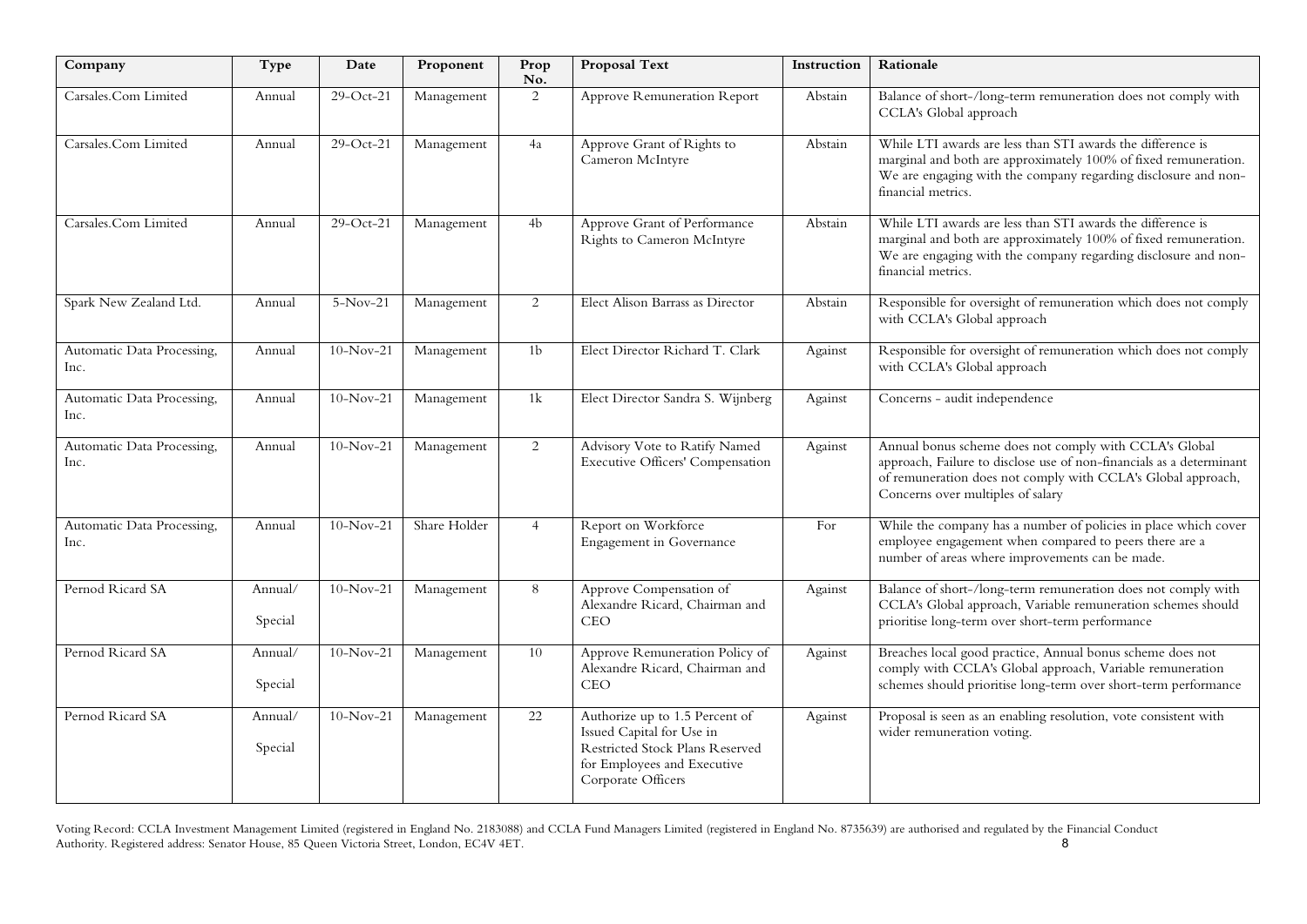| Company                            | Type               | Date        | Proponent    | Prop<br>No.    | <b>Proposal Text</b>                                                                         | Instruction | Rationale                                                                                                                                                                                                                                                         |
|------------------------------------|--------------------|-------------|--------------|----------------|----------------------------------------------------------------------------------------------|-------------|-------------------------------------------------------------------------------------------------------------------------------------------------------------------------------------------------------------------------------------------------------------------|
| Pernod Ricard SA                   | Annual/<br>Special | $10-Nov-21$ | Management   | 23             | Authorize up to 0.5 Percent of<br>Issued Capital for Use in<br><b>Restricted Stock Plans</b> | Against     | Proposal is seen as an enabling resolution, vote consistent with<br>wider remuneration voting.                                                                                                                                                                    |
| The Estee Lauder<br>Companies Inc. | Annual             | $12-Nov-21$ | Management   | 3              | Advisory Vote to Ratify Named<br>Executive Officers' Compensation                            | Against     | Breaches local good practice, Annual bonus scheme does not<br>comply with CCLA's Global approach, Failure to disclose use of<br>non-financials as a determinant of remuneration does not comply<br>with CCLA's Global approach, Concerns over multiples of salary |
| Picton Property Income<br>Ltd.     | Annual             | $17-Nov-21$ | Management   | 5              | Re-elect Maria Bentley as<br>Director                                                        | Against     | Responsible for oversight of remuneration which does not comply<br>with CCLA's Global approach                                                                                                                                                                    |
| Picton Property Income<br>Ltd.     | Annual             | $17-Nov-21$ | Management   | 10             | Approve Remuneration Report                                                                  | Against     | Breaches local good practice, Balance of short-/long-term<br>remuneration does not comply with CCLA's Global approach                                                                                                                                             |
| Picton Property Income<br>Ltd.     | Annual             | $17-Nov-21$ | Management   | 11             | Approve Remuneration Policy                                                                  | Against     | Balance of short-/long-term remuneration does not comply with<br>CCLA's Global approach                                                                                                                                                                           |
| CVS Group Plc                      | Annual             | 24-Nov-21   | Management   | $\overline{2}$ | Approve Remuneration Report                                                                  | Against     | Failure to disclose use of non-financials as a determinant of<br>remuneration does not comply with CCLA's Global approach                                                                                                                                         |
| Genus Plc                          | Annual             | $24-Nov-21$ | Management   | $\overline{7}$ | Re-elect Iain Ferguson as Director                                                           | Against     | Concerns over sub-board level gender diversity                                                                                                                                                                                                                    |
| Microsoft Corporation              | Annual             | $30-Nov-21$ | Management   | 1.2            | Elect Director Hugh F. Johnston                                                              | Against     | Concerns - audit independence                                                                                                                                                                                                                                     |
| Microsoft Corporation              | Annual             | $30-Nov-21$ | Management   | 1.4            | Elect Director Satya Nadella                                                                 | Against     | CEO being elevated to ChairChair/CEO: no intention to<br>separate.                                                                                                                                                                                                |
| Microsoft Corporation              | Annual             | 30-Nov-21   | Management   | 1.5            | Elect Director Sandra E. Peterson                                                            | Against     | Responsible for oversight of remuneration which does not comply<br>with CCLA's Global approach                                                                                                                                                                    |
| Microsoft Corporation              | Annual             | $30-Nov-21$ | Management   | 2              | Advisory Vote to Ratify Named<br><b>Executive Officers' Compensation</b>                     | Against     | Annual bonus scheme does not comply with CCLA's Global<br>approach, Concerns over multiples of salary                                                                                                                                                             |
| Microsoft Corporation              | Annual             | 30-Nov-21   | Share Holder | 5              | Report on Gender/Racial Pay<br>Gap                                                           | For         | The provision of a report on these matters is seen as an<br>enhancement to shareholders understanding of the company's role<br>in these matters.                                                                                                                  |
| Microsoft Corporation              | Annual             | $30-Nov-21$ | Share Holder | 6              | Report on Effectiveness of<br>Workplace Sexual Harassment<br>Policies                        | For         | This is consistent with our approach to human capital management<br>and reducing the risk associated with sexual harassment in the<br>workplace which is increasingly systemic in the sector.                                                                     |
| Microsoft Corporation              | Annual             | $30-Nov-21$ | Share Holder | $\overline{7}$ | Prohibit Sales of Facial<br>Recognition Technology to All<br><b>Government Entities</b>      | Abstain     | While the company has number of policies in place it could<br>improve its reporting on implementation.                                                                                                                                                            |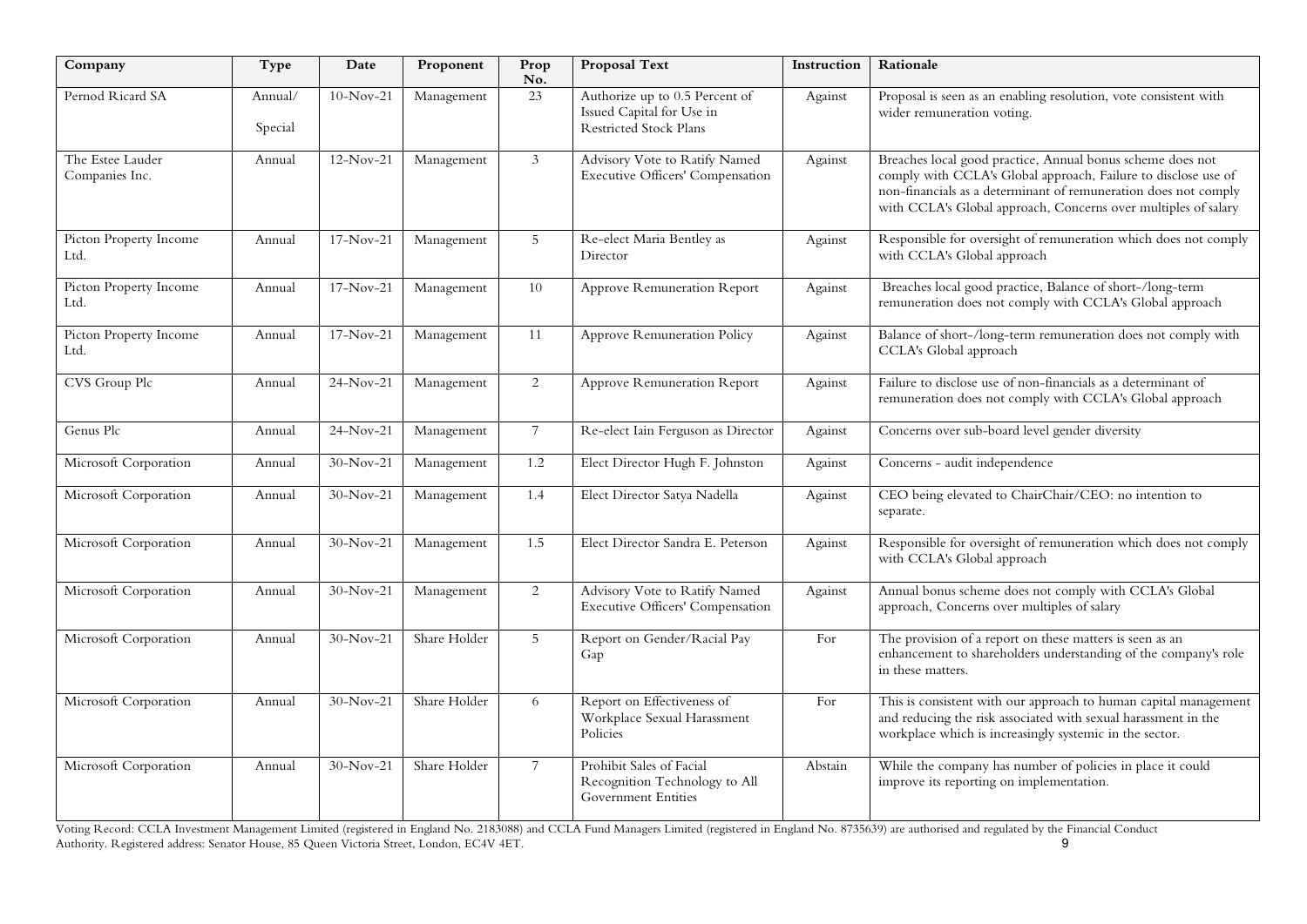| Company               | Type   | Date        | Proponent    | Prop<br>No.    | <b>Proposal Text</b>                                                     | Instruction | Rationale                                                                                                                                                                                                                           |
|-----------------------|--------|-------------|--------------|----------------|--------------------------------------------------------------------------|-------------|-------------------------------------------------------------------------------------------------------------------------------------------------------------------------------------------------------------------------------------|
| Microsoft Corporation | Annual | $30-Nov-21$ | Share Holder | 8              | Report on Implementation of the<br>Fair Chance Business Pledge           | For         | The provision of a report on these matters is seen as an<br>enhancement to shareholders understanding of the company's role<br>in these matters.                                                                                    |
| Microsoft Corporation | Annual | $30-Nov-21$ | Share Holder | 9              | Report on Lobbying Activities<br>Alignment with Company Policies         | For         | The provision of a report on these matters is seen as an<br>enhancement to shareholders understanding of the company's role<br>in these matters.                                                                                    |
| Ferguson Plc          | Annual | $2-Dec-21$  | Management   | 2              | Approve Remuneration Report                                              | Against     | Annual bonus scheme does not comply with CCLA's Global<br>approach, Failure to disclose use of non-financials as a determinant<br>of remuneration does not comply with CCLA's Global approach,<br>Concerns over multiples of salary |
| Ferguson Plc          | Annual | $2-Dec-21$  | Management   | 8              | Re-elect Geoff Drabble as<br>Director                                    | Against     | Concerns over sub-board level gender diversity                                                                                                                                                                                      |
| Ferguson Plc          | Annual | $2-Dec-21$  | Management   | 14             | Re-elect Jacqueline Simmonds as<br>Director                              | Against     | Concerns over sub-board level gender diversity. Responsible for<br>oversight of remuneration which does not comply with CCLA's<br>Global approach                                                                                   |
| Medtronic plc         | Annual | $9-Dec-21$  | Management   | 1 <sub>b</sub> | Elect Director Craig Arnold                                              | Against     | Responsible for oversight of remuneration which does not comply<br>with CCLA's Global approach                                                                                                                                      |
| Medtronic plc         | Annual | $9-Dec-21$  | Management   | 1e             | Elect Director Randall J. Hogan,<br>Ш                                    | Against     | Concerns - audit independence                                                                                                                                                                                                       |
| Medtronic plc         | Annual | $9-Dec-21$  | Management   | 1g             | Elect Director Geoffrey S. Martha                                        | Against     | Chair/CEO: no intention to separate.                                                                                                                                                                                                |
| Medtronic plc         | Annual | $9-Dec-21$  | Management   | $\mathfrak{Z}$ | Advisory Vote to Ratify Named<br><b>Executive Officers' Compensation</b> | Against     | Annual bonus scheme does not comply with CCLA's Global<br>approach, Failure to disclose use of non-financials as a determinant<br>of remuneration does not comply with CCLA's Global approach,<br>Concerns over multiples of salary |
| Cisco Systems, Inc.   | Annual | $13-Dec-21$ | Management   | 1d             | Elect Director Mark Garrett                                              | Against     | Concerns - audit independence                                                                                                                                                                                                       |
| Cisco Systems, Inc.   | Annual | $13-Dec-21$ | Management   | 1g             | Elect Director Roderick C.<br>McGeary                                    | Against     | Responsible for oversight of remuneration which does not comply<br>with CCLA's Global approach                                                                                                                                      |
| Cisco Systems, Inc.   | Annual | $13-Dec-21$ | Management   | 1 <sub>h</sub> | Elect Director Charles H.<br>Robbins                                     | Against     | Chair/CEO: no intention to separate.                                                                                                                                                                                                |
| Cisco Systems, Inc.   | Annual | 13-Dec-21   | Management   | 2              | Advisory Vote to Ratify Named<br>Executive Officers' Compensation        | Against     | Annual bonus scheme does not comply with CCLA's Global<br>approach, Failure to disclose use of non-financials as a determinant<br>of remuneration does not comply with CCLA's Global approach,<br>Concerns over multiples of salary |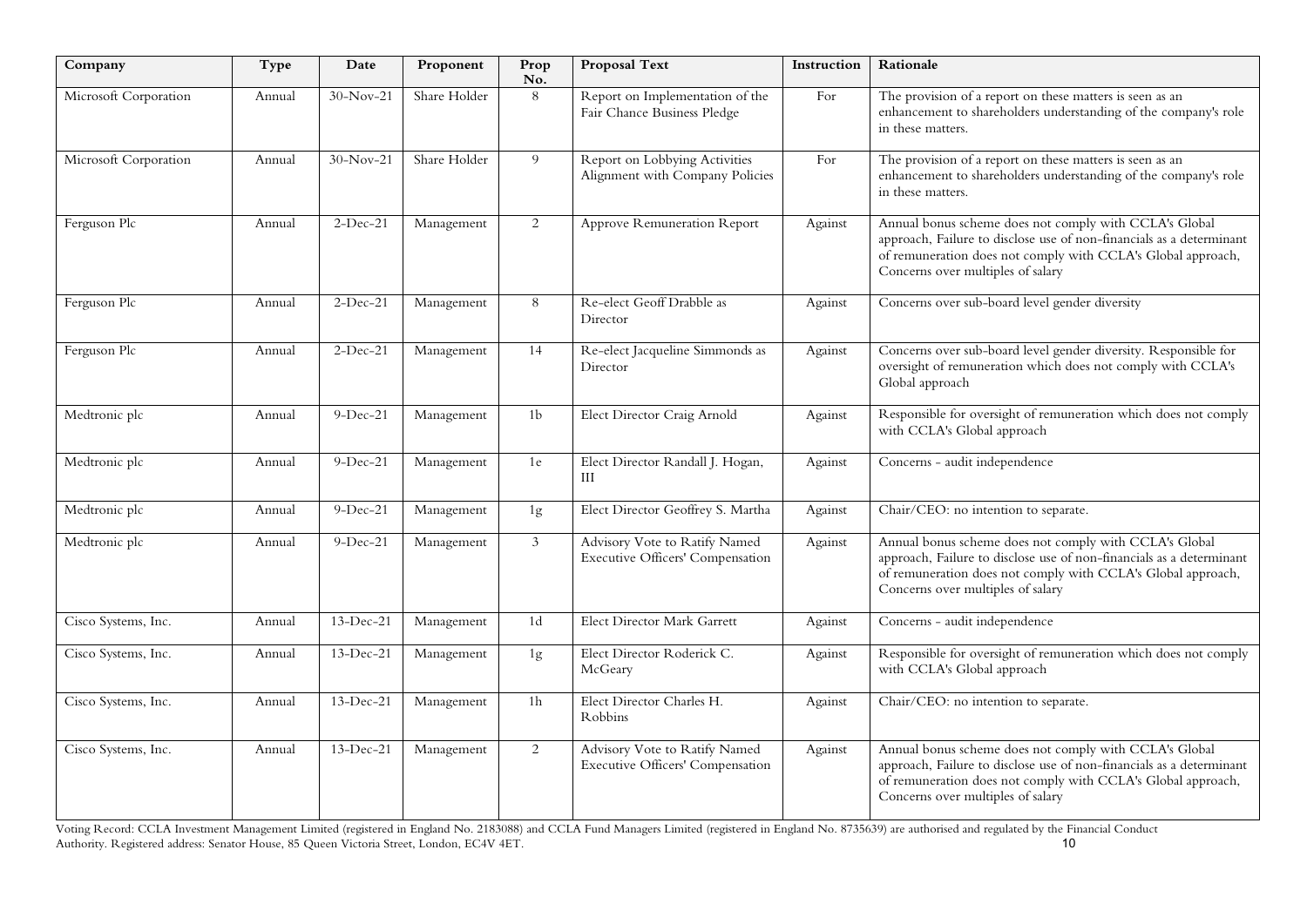| Company             | Type   | Date      | Proponent    | Prop<br>No. | <b>Proposal Text</b>     | Instruction | Rationale                                                                                                                                        |
|---------------------|--------|-----------|--------------|-------------|--------------------------|-------------|--------------------------------------------------------------------------------------------------------------------------------------------------|
| Cisco Systems, Inc. | Annual | 13-Dec-21 | Share Holder |             | Amend Proxy Access Right | For         | The provision of a report on these matters is seen as an<br>enhancement to shareholders understanding of the company's role<br>in these matters. |

Section 5c: Shareholder Resolutions: Shareholder resolutions are considered a legitimate way for shareholders to raise concerns with investee companies, especially if the company has failed to respond to engagement. Rather than adopting a set of guidelines for approaching such resolutions CCLA reviews each on a case-by-case basis.

| Company                            | Type   | Date        | Proponent    | Prop<br>No.     | Proposal Text                                                                                | Instruction | Rationale                                                                                                                                                                                     |
|------------------------------------|--------|-------------|--------------|-----------------|----------------------------------------------------------------------------------------------|-------------|-----------------------------------------------------------------------------------------------------------------------------------------------------------------------------------------------|
| NIKE, Inc.                         | Annual | $6$ -Oct-21 | Share Holder | $\overline{4}$  | Report on Political Contributions<br>Disclosure                                              | For         | The provision of a report on these matters is seen as an<br>enhancement to shareholders understanding of the company's role<br>in these matters.                                              |
| NIKE, Inc.                         | Annual | $6$ -Oct-21 | Share Holder | 5 <sup>5</sup>  | Report on Human Rights Impact<br>Assessment                                                  | For         | The provision of a report on these matters is seen as an<br>enhancement to shareholders understanding of the company's role<br>in these matters.                                              |
| NIKE, Inc.                         | Annual | $6$ -Oct-21 | Share Holder | 6               | Report on Median Gender/Racial<br>Pay Gap                                                    | For         | The provision of a report on these matters is seen as an<br>enhancement to shareholders understanding of the company's role<br>in these matters.                                              |
| NIKE, Inc.                         | Annual | $6$ -Oct-21 | Share Holder | $7\overline{ }$ | Report on Diversity and Inclusion<br>Efforts                                                 | For         | The provision of a report on these matters is seen as an<br>enhancement to shareholders understanding of the company's role<br>in these matters.                                              |
| The Procter & Gamble<br>Company    | Annual | $12-Oct-21$ | Share Holder | $\overline{4}$  | Adopt a Policy to Include Non-<br>Management Employees as<br>Prospective Director Candidates | For         | Including non-management employees on the list will increase the<br>diversity of the candidate pool.                                                                                          |
| Automatic Data Processing,<br>Inc. | Annual | $10-Nov-21$ | Share Holder | $\overline{4}$  | Report on Workforce<br><b>Engagement</b> in Governance                                       | For         | While the company has a number of policies in place which cover<br>employee engagement when compared to peers there are a<br>number of areas where improvements can be made.                  |
| Microsoft Corporation              | Annual | $30-Nov-21$ | Share Holder | 5               | Report on Gender/Racial Pay<br>Gap                                                           | For         | The provision of a report on these matters is seen as an<br>enhancement to shareholders understanding of the company's role<br>in these matters.                                              |
| Microsoft Corporation              | Annual | $30-Nov-21$ | Share Holder | 6               | Report on Effectiveness of<br>Workplace Sexual Harassment<br>Policies                        | For         | This is consistent with our approach to human capital management<br>and reducing the risk associated with sexual harassment in the<br>workplace which is increasingly systemic in the sector. |
| Microsoft Corporation              | Annual | $30-Nov-21$ | Share Holder | $7\overline{ }$ | Prohibit Sales of Facial<br>Recognition Technology to All<br><b>Government Entities</b>      | Abstain     | While the company has number of policies in place it could<br>improve its reporting on implementation.                                                                                        |
| Microsoft Corporation              | Annual | $30-Nov-21$ | Share Holder | 8               | Report on Implementation of the<br>Fair Chance Business Pledge                               | For         | The provision of a report on these matters is seen as an<br>enhancement to shareholders understanding of the company's role<br>in these matters.                                              |
| Microsoft Corporation              | Annual | $30-Nov-21$ | Share Holder | 9               | Report on Lobbying Activities<br>Alignment with Company Policies                             | For         | The provision of a report on these matters is seen as an<br>enhancement to shareholders understanding of the company's role<br>in these matters.                                              |
| Cisco Systems, Inc.                | Annual | $13-Dec-21$ | Share Holder | $\overline{4}$  | Amend Proxy Access Right                                                                     | For         | The provision of a report on these matters is seen as an                                                                                                                                      |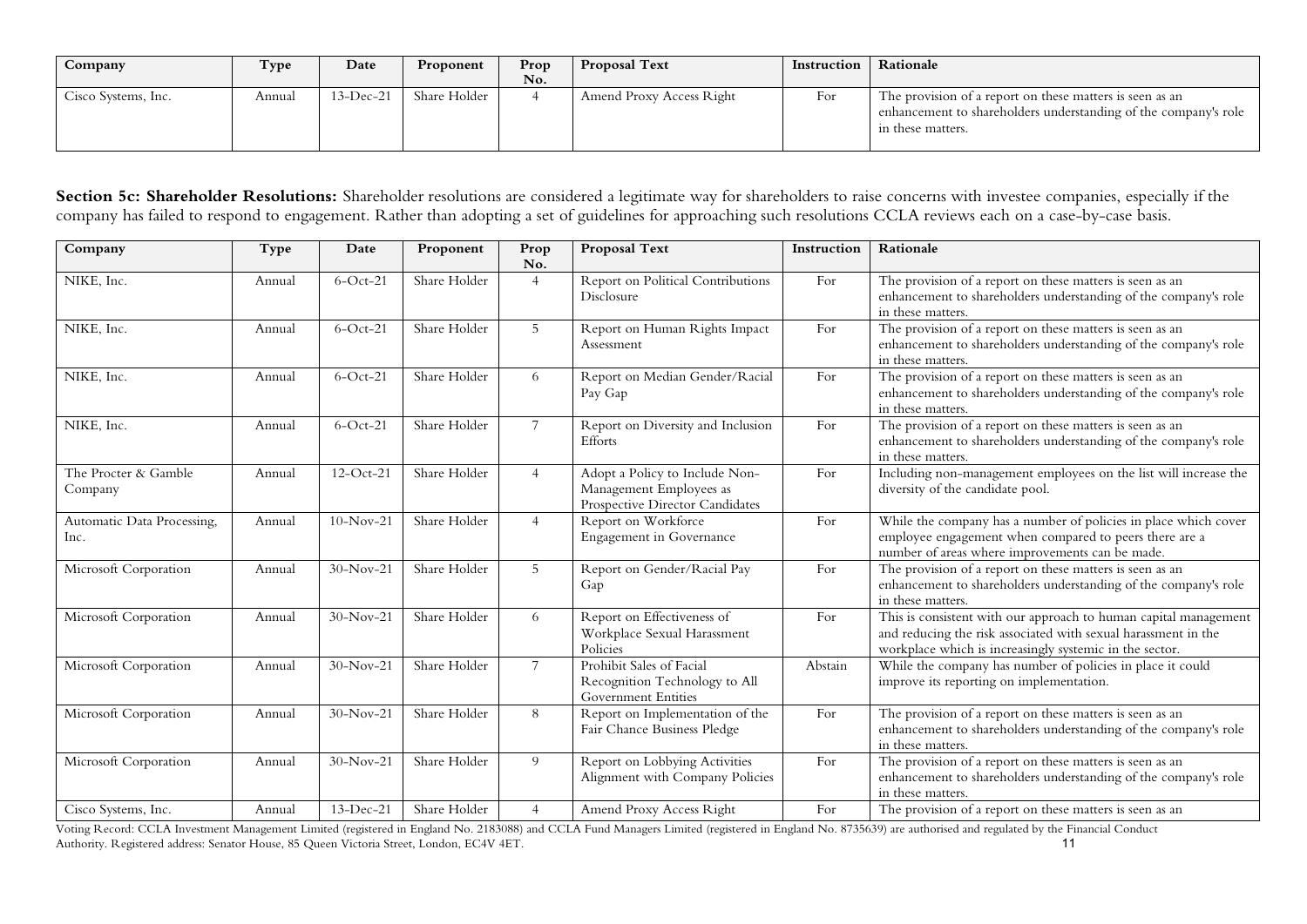| Company | Type | Date | Proponent | Prop<br>No. | <b>Proposal Text</b> | Instruction | Rationale                                                                            |
|---------|------|------|-----------|-------------|----------------------|-------------|--------------------------------------------------------------------------------------|
|         |      |      |           |             |                      |             | enhancement to shareholders understanding of the company's role<br>in these matters. |

## **Section 5d: All vote instructions**

| Company                       | Type                          | Date        | Proponent    | Prop<br>No.     | Proposal Text                                                                                                                                                                                | Instruction |
|-------------------------------|-------------------------------|-------------|--------------|-----------------|----------------------------------------------------------------------------------------------------------------------------------------------------------------------------------------------|-------------|
| DiaSorin SpA                  | Extraordinary<br>Shareholders | $4-Oct-21$  | Management   |                 | Authorize the Conversion of Bonds "EUR 500,000,000 Zero Coupon Equity Linked<br>Bonds due 2028" and Approve Capital Increase without Preemptive Rights to Service the<br>Conversion of Bonds | For         |
| NIKE, Inc.                    | Annual                        | $6$ -Oct-21 | Management   | 1a              | Elect Director Alan B. Graf, Jr.                                                                                                                                                             | Withhold    |
| NIKE, Inc.                    | Annual                        | $6$ -Oct-21 | Management   | 1 <sub>b</sub>  | Elect Director Peter B. Henry                                                                                                                                                                | For         |
| NIKE, Inc.                    | Annual                        | $6$ -Oct-21 | Management   | 1c              | Elect Director Michelle A. Peluso                                                                                                                                                            | For         |
| NIKE, Inc.                    | Annual                        | $6$ -Oct-21 | Management   | 2               | Advisory Vote to Ratify Named Executive Officers' Compensation                                                                                                                               | Against     |
| NIKE, Inc.                    | Annual                        | $6$ -Oct-21 | Management   | 3               | Ratify PricewaterhouseCoopers LLP as Auditors                                                                                                                                                | For         |
| NIKE, Inc.                    | Annual                        | $6$ -Oct-21 | Share Holder | $\overline{4}$  | Report on Political Contributions Disclosure                                                                                                                                                 | For         |
| NIKE, Inc.                    | Annual                        | $6$ -Oct-21 | Share Holder | 5               | Report on Human Rights Impact Assessment                                                                                                                                                     | For         |
| NIKE, Inc.                    | Annual                        | $6$ -Oct-21 | Share Holder | 6               | Report on Median Gender/Racial Pay Gap                                                                                                                                                       | For         |
| NIKE, Inc.                    | Annual                        | $6$ -Oct-21 | Share Holder | $\overline{7}$  | Report on Diversity and Inclusion Efforts                                                                                                                                                    | For         |
| Singapore Exchange<br>Limited | Annual                        | $7-Oct-21$  | Management   | $\mathbf{1}$    | Adopt Financial Statements and Directors' and Auditors' Reports                                                                                                                              | For         |
| Singapore Exchange<br>Limited | Annual                        | $7-Oct-21$  | Management   | 2               | Approve Final Dividend                                                                                                                                                                       | For         |
| Singapore Exchange<br>Limited | Annual                        | $7-Oct-21$  | Management   | 3a              | Elect Loh Boon Chye as Director                                                                                                                                                              | For         |
| Singapore Exchange<br>Limited | Annual                        | $7-Oct-21$  | Management   | 3 <sub>b</sub>  | Elect Subra Suresh as Director                                                                                                                                                               | For         |
| Singapore Exchange<br>Limited | Annual                        | $7-Oct-21$  | Management   | $\overline{4}$  | Elect Yeoh Oon Jin as Director                                                                                                                                                               | For         |
| Singapore Exchange<br>Limited | Annual                        | $7-Oct-21$  | Management   | 5               | Approve Directors' Fees to be Paid to the Chairman                                                                                                                                           | For         |
| Singapore Exchange<br>Limited | Annual                        | $7-Oct-21$  | Management   | 6               | Approve Directors' Fees to be Paid to All Directors (Other than the Chief Executive<br>Officer)                                                                                              | For         |
| Singapore Exchange<br>Limited | Annual                        | 7-Oct-21    | Management   | $7\overline{ }$ | Approve KPMG LLP as Auditors and Authorize Board to Fix Their Remuneration                                                                                                                   | For         |
| Singapore Exchange<br>Limited | Annual                        | $7-Oct-21$  | Management   | 8               | Approve Issuance of Shares Pursuant to the Singapore Exchange Limited Scrip Dividend<br>Scheme                                                                                               | For         |
| Singapore Exchange<br>Limited | Annual                        | $7-Oct-21$  | Management   | 9               | Approve Issuance of Equity or Equity-Linked Securities with or without Preemptive Rights                                                                                                     | For         |
| Singapore Exchange<br>Limited | Annual                        | 7-Oct-21    | Management   | 10              | Authorize Share Repurchase Program                                                                                                                                                           | For         |
| Candriam Sustainable -        | Extraordinary                 | $12-Oct-21$ | Management   |                 | Amend Article 23 Following the Update the Internal Credit Quality Assessment Policy                                                                                                          | For         |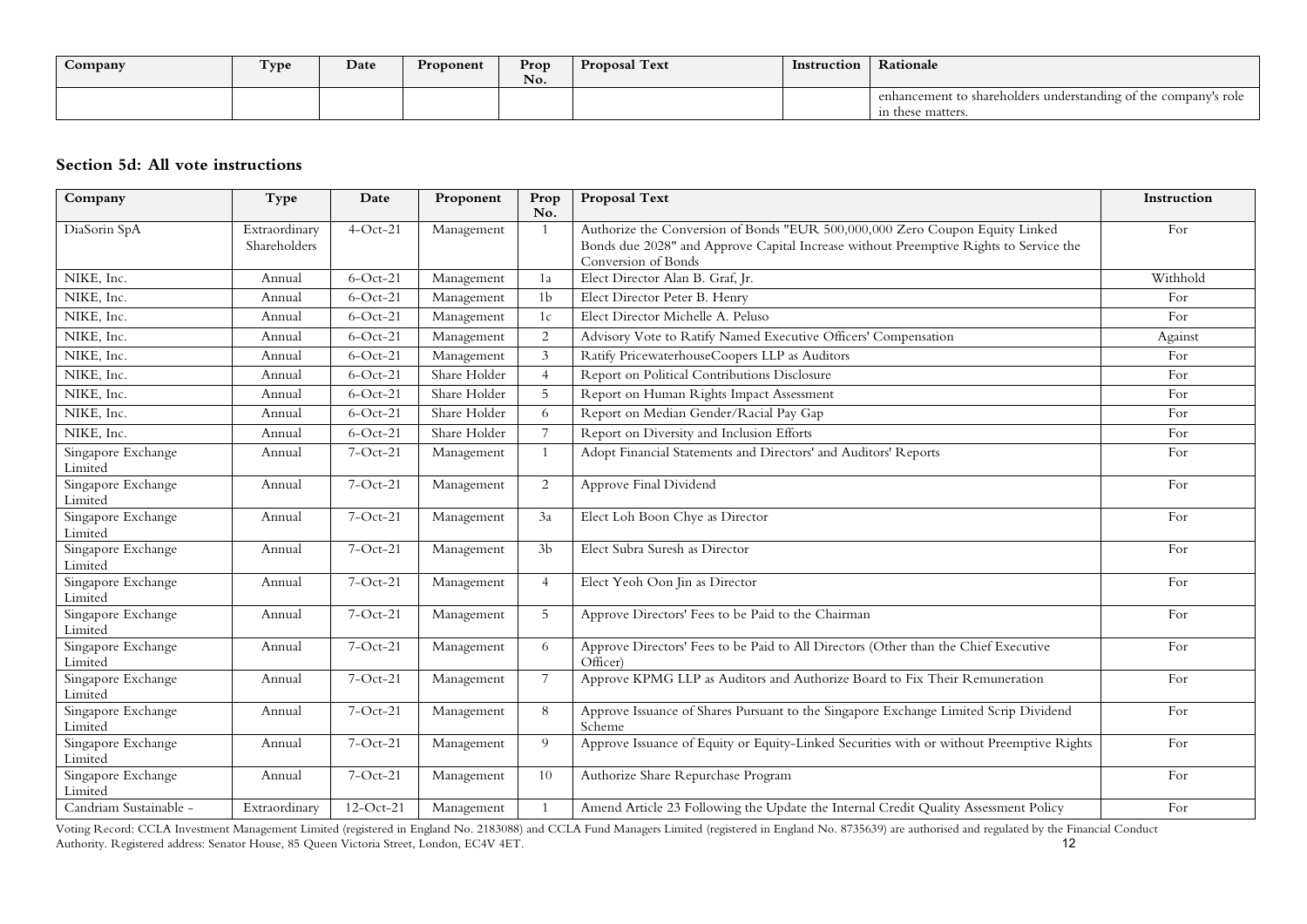| Company                                                | Type                          | Date         | Proponent    | Prop<br>No.    | <b>Proposal Text</b>                                                                            | Instruction |
|--------------------------------------------------------|-------------------------------|--------------|--------------|----------------|-------------------------------------------------------------------------------------------------|-------------|
| <b>Bond Emerging Markets</b>                           | Shareholders                  |              |              |                | Implemented by the Management Company                                                           |             |
| Candriam Sustainable -<br><b>Bond Emerging Markets</b> | Extraordinary<br>Shareholders | $12-Oct-21$  | Management   | 2              | Approve Entry into Force of the Amendments to the Articles of Association on 15 October<br>2021 | For         |
| The Procter & Gamble<br>Company                        | Annual                        | $12-Oct-21$  | Management   | 1a             | Elect Director B. Marc Allen                                                                    | For         |
| The Procter & Gamble<br>Company                        | Annual                        | $12-Oct-21$  | Management   | 1 <sub>b</sub> | Elect Director Angela F. Braly                                                                  | For         |
| The Procter & Gamble<br>Company                        | Annual                        | $12-Oct-21$  | Management   | 1c             | Elect Director Amy L. Chang                                                                     | For         |
| The Procter & Gamble<br>Company                        | Annual                        | $12-Oct-21$  | Management   | 1 <sub>d</sub> | Elect Director Joseph Jimenez                                                                   | For         |
| The Procter & Gamble<br>Company                        | Annual                        | $12-Oct-21$  | Management   | 1e             | Elect Director Christopher Kempczinski                                                          | For         |
| The Procter & Gamble<br>Company                        | Annual                        | $12-Oct-21$  | Management   | 1 <sup>f</sup> | Elect Director Debra L. Lee                                                                     | For         |
| The Procter & Gamble<br>Company                        | Annual                        | $12-Oct-21$  | Management   | 1g             | Elect Director Terry J. Lundgren                                                                | Against     |
| The Procter & Gamble<br>Company                        | Annual                        | $12-Oct-21$  | Management   | 1 <sub>h</sub> | Elect Director Christine M. McCarthy                                                            | For         |
| The Procter & Gamble<br>Company                        | Annual                        | $12$ -Oct-21 | Management   | 1i             | Elect Director Jon R. Moeller                                                                   | For         |
| The Procter & Gamble<br>Company                        | Annual                        | $12$ -Oct-21 | Management   | 1j             | Elect Director David S. Taylor                                                                  | Against     |
| The Procter & Gamble<br>Company                        | Annual                        | $12-Oct-21$  | Management   | 1k             | Elect Director Margaret C. Whitman                                                              | For         |
| The Procter & Gamble<br>Company                        | Annual                        | $12-Oct-21$  | Management   | 11             | Elect Director Patricia A. Woertz                                                               | Against     |
| The Procter & Gamble<br>Company                        | Annual                        | $12-Oct-21$  | Management   | 2              | Ratify Deloitte & Touche LLP as Auditors                                                        | For         |
| The Procter & Gamble<br>Company                        | Annual                        | $12-Oct-21$  | Management   | 3              | Advisory Vote to Ratify Named Executive Officers' Compensation                                  | Against     |
| The Procter & Gamble<br>Company                        | Annual                        | $12-Oct-21$  | Share Holder | $\overline{4}$ | Adopt a Policy to Include Non-Management Employees as Prospective Director Candidates           | For         |
| Dechra Pharmaceuticals<br><b>PLC</b>                   | Annual                        | $21-Oct-21$  | Management   | -1             | Accept Financial Statements and Statutory Reports                                               | For         |
| Dechra Pharmaceuticals<br>PLC                          | Annual                        | $21-Oct-21$  | Management   | 2              | Approve Remuneration Report                                                                     | For         |
| Dechra Pharmaceuticals<br>PLC                          | Annual                        | $21-Oct-21$  | Management   | 3              | Approve Final Dividend                                                                          | For         |
| Dechra Pharmaceuticals<br>PLC                          | Annual                        | $21-Oct-21$  | Management   | $\overline{4}$ | Elect Denise Goode as Director                                                                  | For         |
| Dechra Pharmaceuticals<br>PLC                          | Annual                        | $21-Oct-21$  | Management   | 5              | Re-elect William Rice as Director                                                               | For         |
| Dechra Pharmaceuticals<br>PLC                          | Annual                        | $21-Oct-21$  | Management   | 6              | Re-elect Ian Page as Director                                                                   | For         |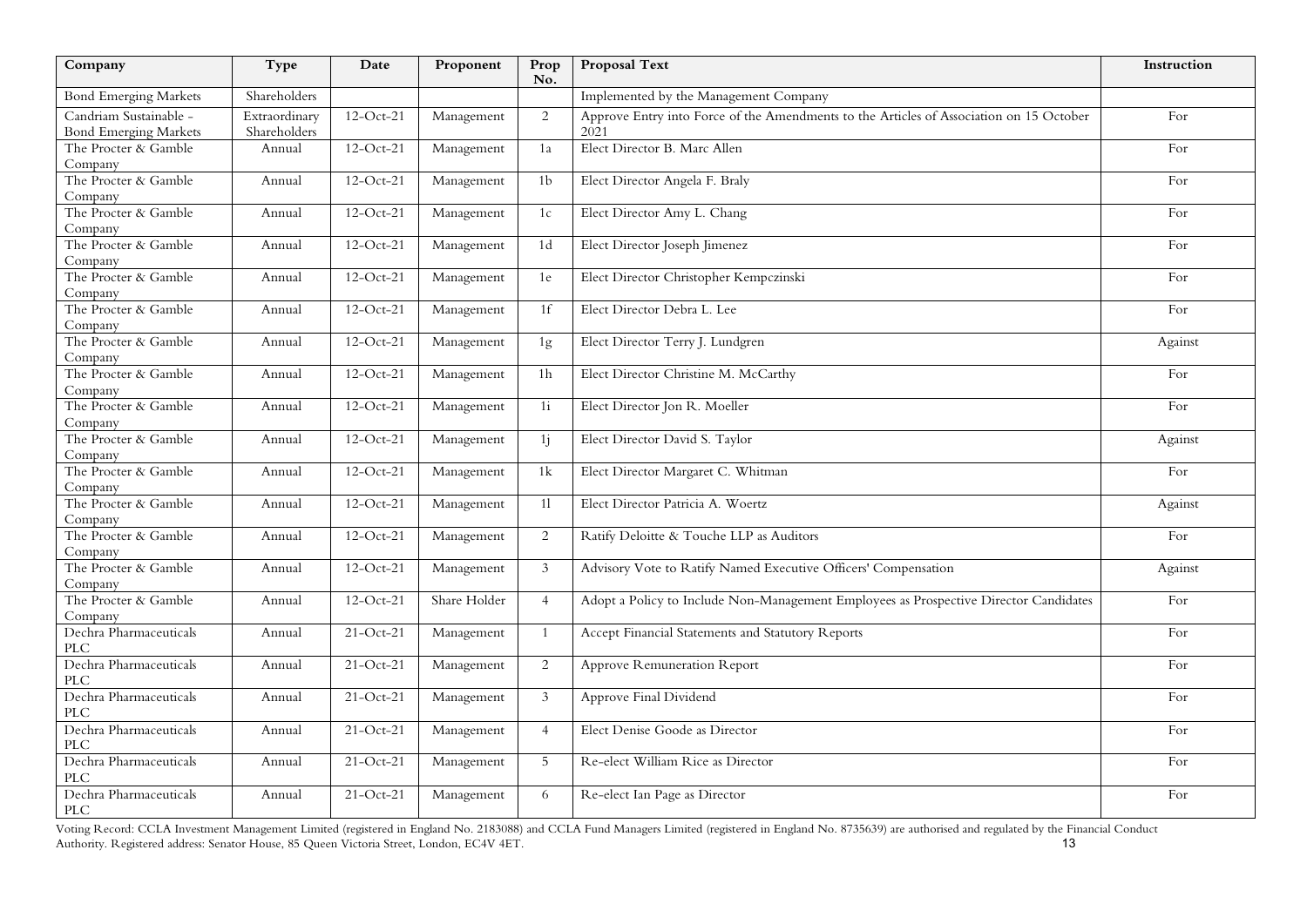| Company                                             | Type   | Date        | Proponent  | Prop<br>No.    | <b>Proposal Text</b>                                                                                                  | Instruction |
|-----------------------------------------------------|--------|-------------|------------|----------------|-----------------------------------------------------------------------------------------------------------------------|-------------|
| Dechra Pharmaceuticals<br>PLC                       | Annual | $21-Oct-21$ | Management | 7              | Re-elect Anthony Griffin as Director                                                                                  | For         |
| Dechra Pharmaceuticals<br><b>PLC</b>                | Annual | $21-Oct-21$ | Management | 8              | Re-elect Paul Sandland as Director                                                                                    | For         |
| Dechra Pharmaceuticals<br><b>PLC</b>                | Annual | $21-Oct-21$ | Management | 9              | Re-elect Lisa Bright as Director                                                                                      | For         |
| Dechra Pharmaceuticals<br>PLC                       | Annual | $21-Oct-21$ | Management | 10             | Re-elect Julian Heslop as Director                                                                                    | For         |
| Dechra Pharmaceuticals<br>$\ensuremath{\text{PLC}}$ | Annual | $21-Oct-21$ | Management | 11             | Re-elect Ishbel Macpherson as Director                                                                                | For         |
| Dechra Pharmaceuticals<br><b>PLC</b>                | Annual | $21-Oct-21$ | Management | 12             | Re-elect Lawson Macartney as Director                                                                                 | For         |
| Dechra Pharmaceuticals<br>PLC                       | Annual | $21-Oct-21$ | Management | 13             | Re-elect Alison Platt as Director                                                                                     | For         |
| Dechra Pharmaceuticals<br><b>PLC</b>                | Annual | $21-Oct-21$ | Management | 14             | Reappoint PricewaterhouseCoopers LLP as Auditors                                                                      | For         |
| Dechra Pharmaceuticals<br><b>PLC</b>                | Annual | $21-Oct-21$ | Management | 15             | Authorise the Audit Committee to Fix Remuneration of Auditors                                                         | For         |
| Dechra Pharmaceuticals<br>$\ensuremath{\text{PLC}}$ | Annual | $21-Oct-21$ | Management | 16             | Authorise Issue of Equity                                                                                             | For         |
| Dechra Pharmaceuticals<br><b>PLC</b>                | Annual | $21-Oct-21$ | Management | 17             | Authorise Issue of Equity without Pre-emptive Rights                                                                  | For         |
| Dechra Pharmaceuticals<br><b>PLC</b>                | Annual | $21-Oct-21$ | Management | 18             | Authorise Issue of Equity without Pre-emptive Rights in Connection with an Acquisition<br>or Other Capital Investment | For         |
| Dechra Pharmaceuticals<br>PLC                       | Annual | $21-Oct-21$ | Management | 19             | Authorise Market Purchase of Ordinary Shares                                                                          | For         |
| Dechra Pharmaceuticals<br><b>PLC</b>                | Annual | $21-Oct-21$ | Management | 20             | Authorise the Company to Call General Meeting with Two Weeks' Notice                                                  | For         |
| Dechra Pharmaceuticals<br>PLC                       | Annual | $21-Oct-21$ | Management | 21             | Approve Deferred Bonus Plan                                                                                           | For         |
| Carsales.Com Limited                                | Annual | 29-Oct-21   | Management | 2              | Approve Remuneration Report                                                                                           | Abstain     |
| Carsales.Com Limited                                | Annual | 29-Oct-21   | Management | 3a             | Elect Kee Wong as Director                                                                                            | For         |
| Carsales.Com Limited                                | Annual | 29-Oct-21   | Management | 3 <sub>b</sub> | Elect Edwina Gilbert as Director                                                                                      | For         |
| Carsales.Com Limited                                | Annual | 29-Oct-21   | Management | 4a             | Approve Grant of Rights to Cameron McIntyre                                                                           | Abstain     |
| Carsales.Com Limited                                | Annual | 29-Oct-21   | Management | 4b             | Approve Grant of Performance Rights to Cameron McIntyre                                                               | Abstain     |
| Carsales.Com Limited                                | Annual | 29-Oct-21   | Management | 5              | Approve the Increase in Maximum Aggregate Remuneration of Non-Executive Directors                                     | For         |
| Spark New Zealand Ltd.                              | Annual | $5-Nov-21$  | Management | -1             | Authorize Board to Fix Remuneration of the Auditors                                                                   | For         |
| Spark New Zealand Ltd.                              | Annual | $5-Nov-21$  | Management | 2              | Elect Alison Barrass as Director                                                                                      | Abstain     |
| Spark New Zealand Ltd.                              | Annual | $5-Nov-21$  | Management | $\mathfrak{Z}$ | Elect David Havercroft as Director                                                                                    | For         |
| Automatic Data Processing,<br>Inc.                  | Annual | $10-Nov-21$ | Management | 1a             | Elect Director Peter Bisson                                                                                           | For         |
| Automatic Data Processing,<br>Inc.                  | Annual | $10-Nov-21$ | Management | 1 <sub>b</sub> | Elect Director Richard T. Clark                                                                                       | Against     |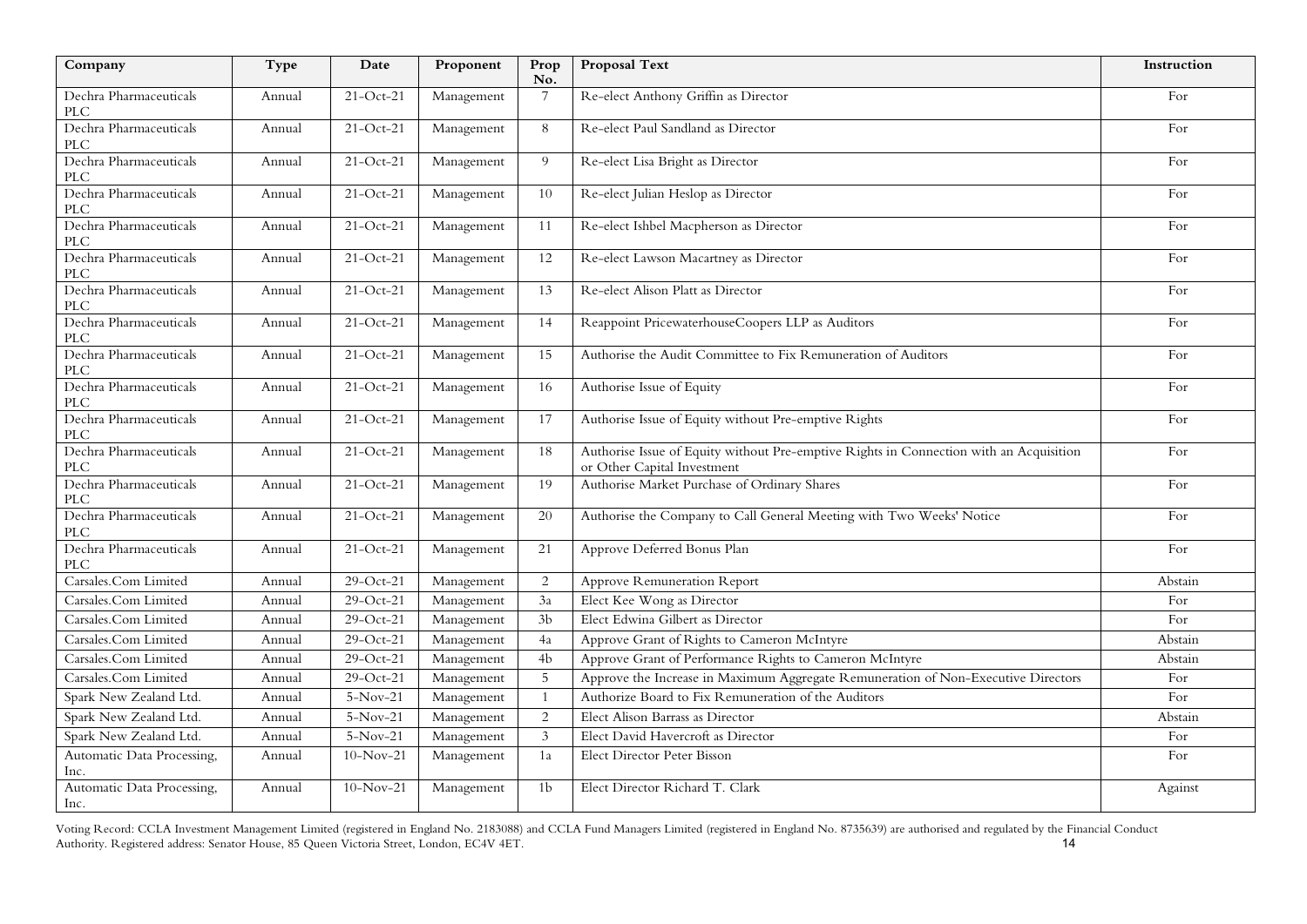| Company                            | Type          | Date        | Proponent    | Prop<br>No.    | <b>Proposal Text</b>                                              | Instruction |
|------------------------------------|---------------|-------------|--------------|----------------|-------------------------------------------------------------------|-------------|
| Automatic Data Processing,<br>Inc. | Annual        | $10-Nov-21$ | Management   | 1c             | Elect Director Linnie M. Haynesworth                              | For         |
| Automatic Data Processing,<br>Inc. | Annual        | $10-Nov-21$ | Management   | 1 <sub>d</sub> | Elect Director John P. Jones                                      | For         |
| Automatic Data Processing,<br>Inc. | Annual        | $10-Nov-21$ | Management   | 1e             | Elect Director Francine S. Katsoudas                              | For         |
| Automatic Data Processing,<br>Inc. | Annual        | $10-Nov-21$ | Management   | 1 <sup>f</sup> | Elect Director Nazzic S. Keene                                    | For         |
| Automatic Data Processing,<br>Inc. | Annual        | $10-Nov-21$ | Management   | 1g             | Elect Director Thomas J. Lynch                                    | For         |
| Automatic Data Processing,<br>Inc. | Annual        | $10-Nov-21$ | Management   | 1 <sub>h</sub> | Elect Director Scott F. Powers                                    | For         |
| Automatic Data Processing,<br>Inc. | Annual        | $10-Nov-21$ | Management   | 1i             | Elect Director William J. Ready                                   | For         |
| Automatic Data Processing,<br>Inc. | Annual        | $10-Nov-21$ | Management   | 1j             | Elect Director Carlos A. Rodriguez                                | For         |
| Automatic Data Processing,<br>Inc. | Annual        | $10-Nov-21$ | Management   | 1k             | Elect Director Sandra S. Wijnberg                                 | Against     |
| Automatic Data Processing,<br>Inc. | Annual        | $10-Nov-21$ | Management   | 2              | Advisory Vote to Ratify Named Executive Officers' Compensation    | Against     |
| Automatic Data Processing,<br>Inc. | Annual        | $10-Nov-21$ | Management   | 3              | Ratify Deloitte & Touche LLP as Auditors                          | For         |
| Automatic Data Processing,<br>Inc. | Annual        | $10-Nov-21$ | Share Holder | $\overline{4}$ | Report on Workforce Engagement in Governance                      | For         |
| Pernod Ricard SA                   | Annual/Specia | $10-Nov-21$ | Management   | $\mathbf{1}$   | Approve Financial Statements and Statutory Reports                | For         |
| Pernod Ricard SA                   | Annual/Specia | $10-Nov-21$ | Management   | 2              | Approve Consolidated Financial Statements and Statutory Reports   | For         |
| Pernod Ricard SA                   | Annual/Specia | $10-Nov-21$ | Management   | 3              | Approve Allocation of Income and Dividends of EUR 3.12 per Share  | For         |
| Pernod Ricard SA                   | Annual/Specia | $10-Nov-21$ | Management   | $\overline{4}$ | Reelect Anne Lange as Director                                    | For         |
| Pernod Ricard SA                   | Annual/Specia | $10-Nov-21$ | Management   | 5              | Reelect Societe Paul Ricard as Director                           | For         |
| Pernod Ricard SA                   | Annual/Specia | $10-Nov-21$ | Management   | 6              | Reelect Veronica Vargas as Director                               | For         |
| Pernod Ricard SA                   | Annual/Specia | $10-Nov-21$ | Management   | 7              | Elect Namita Shah as Director                                     | For         |
| Pernod Ricard SA                   | Annual/Specia | $10-Nov-21$ | Management   | 8              | Approve Compensation of Alexandre Ricard, Chairman and CEO        | Against     |
| Pernod Ricard SA                   | Annual/Specia | $10-Nov-21$ | Management   | 9              | Approve Compensation Report of Corporate Officers                 | For         |
| Pernod Ricard SA                   | Annual/Specia | $10-Nov-21$ | Management   | 10             | Approve Remuneration Policy of Alexandre Ricard, Chairman and CEO | Against     |
| Pernod Ricard SA                   | Annual/Specia | $10-Nov-21$ | Management   | 11             | Approve Remuneration Policy of Directors                          | For         |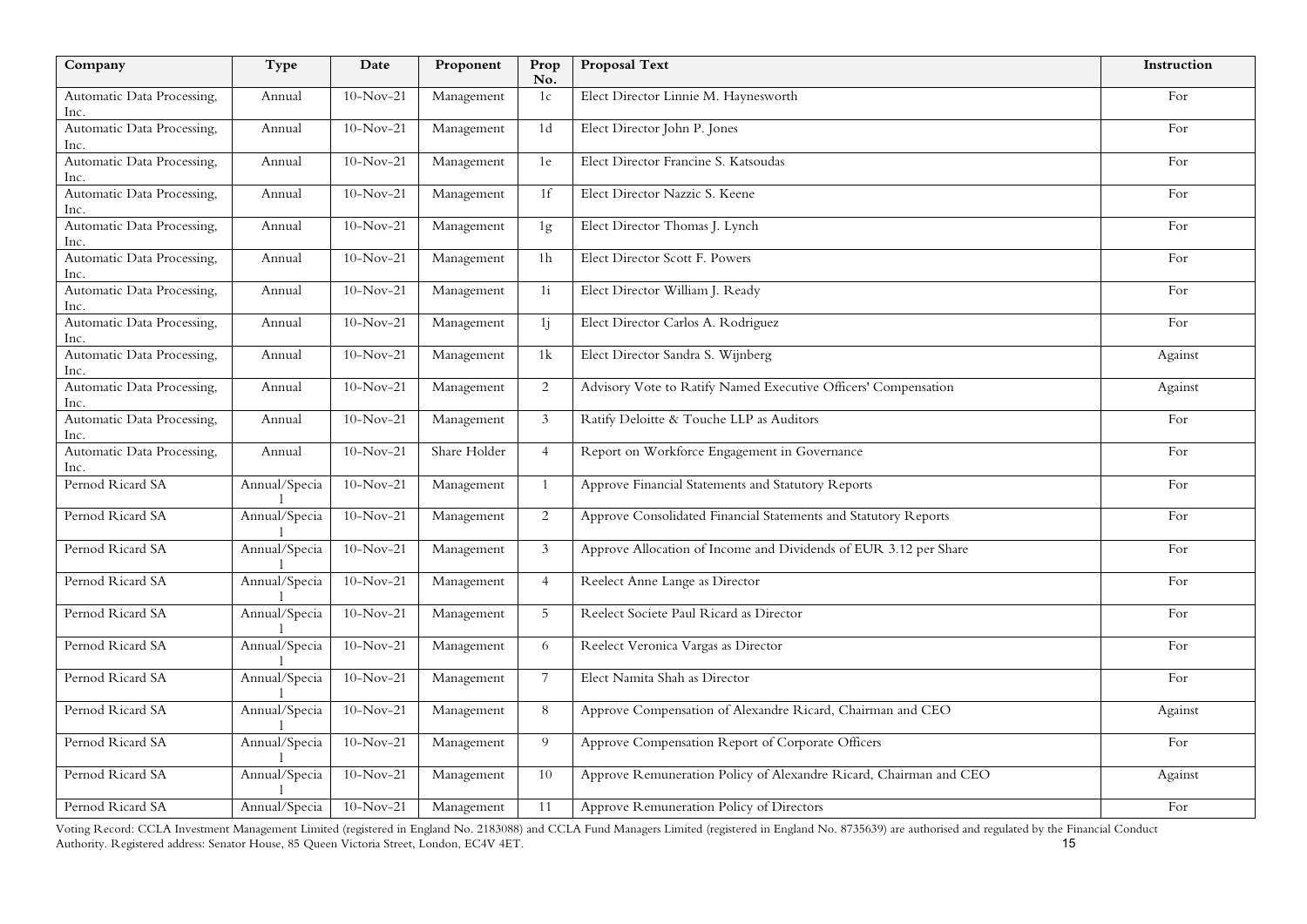| Company                            | Type          | Date        | Proponent  | Prop<br>No.     | <b>Proposal Text</b>                                                                                                                                   | Instruction |
|------------------------------------|---------------|-------------|------------|-----------------|--------------------------------------------------------------------------------------------------------------------------------------------------------|-------------|
|                                    |               |             |            |                 |                                                                                                                                                        |             |
| Pernod Ricard SA                   | Annual/Specia | $10-Nov-21$ | Management | 12              | Authorize Repurchase of Up to 10 Percent of Issued Share Capital                                                                                       | For         |
| Pernod Ricard SA                   | Annual/Specia | $10-Nov-21$ | Management | 13              | Approve Auditors' Special Report on Related-Party Transactions Mentioning the Absence<br>of New Transactions                                           | For         |
| Pernod Ricard SA                   | Annual/Specia | $10-Nov-21$ | Management | 14              | Authorize Decrease in Share Capital via Cancellation of Repurchased Shares                                                                             | For         |
| Pernod Ricard SA                   | Annual/Specia | $10-Nov-21$ | Management | $\overline{15}$ | Authorize Issuance of Equity or Equity-Linked Securities with Preemptive Rights up to<br>Aggregate Nominal Amount of EUR 134 Million                   | For         |
| Pernod Ricard SA                   | Annual/Specia | $10-Nov-21$ | Management | 16              | Authorize Issuance of Equity or Equity-Linked Securities without Preemptive Rights up to<br>Aggregate Nominal Amount of EUR 41 Million                 | For         |
| Pernod Ricard SA                   | Annual/Specia | $10-Nov-21$ | Management | 17              | Authorize Board to Increase Capital in the Event of Additional Demand Related to<br>Delegation Submitted to Shareholder Vote Under Items 15, 16 and 18 | For         |
| Pernod Ricard SA                   | Annual/Specia | $10-Nov-21$ | Management | 18              | Approve Issuance of Equity or Equity-Linked Securities for Private Placements, up to<br>Aggregate Nominal Amount of EUR 41 Million                     | For         |
| Pernod Ricard SA                   | Annual/Specia | $10-Nov-21$ | Management | 19              | Authorize Capital Increase of up to 10 Percent of Issued Capital for Contributions in Kind                                                             | For         |
| Pernod Ricard SA                   | Annual/Specia | $10-Nov-21$ | Management | 20              | Authorize Capital Increase of Up to 10 Percent of Issued Capital for Future Exchange<br>Offers                                                         | For         |
| Pernod Ricard SA                   | Annual/Specia | $10-Nov-21$ | Management | 21              | Authorize Capitalization of Reserves of Up to EUR 134 Million for Bonus Issue or<br>Increase in Par Value                                              | For         |
| Pernod Ricard SA                   | Annual/Specia | $10-Nov-21$ | Management | $22\,$          | Authorize up to 1.5 Percent of Issued Capital for Use in Restricted Stock Plans Reserved<br>for Employees and Executive Corporate Officers             | Against     |
| Pernod Ricard SA                   | Annual/Specia | $10-Nov-21$ | Management | 23              | Authorize up to 0.5 Percent of Issued Capital for Use in Restricted Stock Plans                                                                        | Against     |
| Pernod Ricard SA                   | Annual/Specia | $10-Nov-21$ | Management | 24              | Authorize Capital Issuances for Use in Employee Stock Purchase Plans                                                                                   | For         |
| Pernod Ricard SA                   | Annual/Specia | $10-Nov-21$ | Management | 25              | Authorize Capital Issuances for Use in Employee Stock Purchase Plans Reserved for<br>Employees of the Group's Subsidiaries                             | For         |
| Pernod Ricard SA                   | Annual/Specia | $10-Nov-21$ | Management | $\overline{26}$ | Amend Article 7 and 33 of Bylaws to Comply with Legal Changes                                                                                          | For         |
| Pernod Ricard SA                   | Annual/Specia | $10-Nov-21$ | Management | 27              | Authorize Filing of Required Documents/Other Formalities                                                                                               | For         |
| The Estee Lauder<br>Companies Inc. | Annual        | $12-Nov-21$ | Management | 1a              | Elect Director Rose Marie Bravo                                                                                                                        | For         |
| The Estee Lauder<br>Companies Inc. | Annual        | $12-Nov-21$ | Management | 1 <sub>b</sub>  | Elect Director Paul J. Fribourg                                                                                                                        | For         |
| The Estee Lauder<br>Companies Inc. | Annual        | $12-Nov-21$ | Management | 1c              | Elect Director Jennifer Hyman                                                                                                                          | For         |
| The Estee Lauder<br>Companies Inc. | Annual        | $12-Nov-21$ | Management | 1 <sub>d</sub>  | Elect Director Barry S. Sternlicht                                                                                                                     | For         |
| The Estee Lauder<br>Companies Inc. | Annual        | $12-Nov-21$ | Management | 2               | Ratify PricewaterhouseCoopers LLP as Auditors                                                                                                          | For         |
| The Estee Lauder<br>Companies Inc. | Annual        | $12-Nov-21$ | Management | 3               | Advisory Vote to Ratify Named Executive Officers' Compensation                                                                                         | Against     |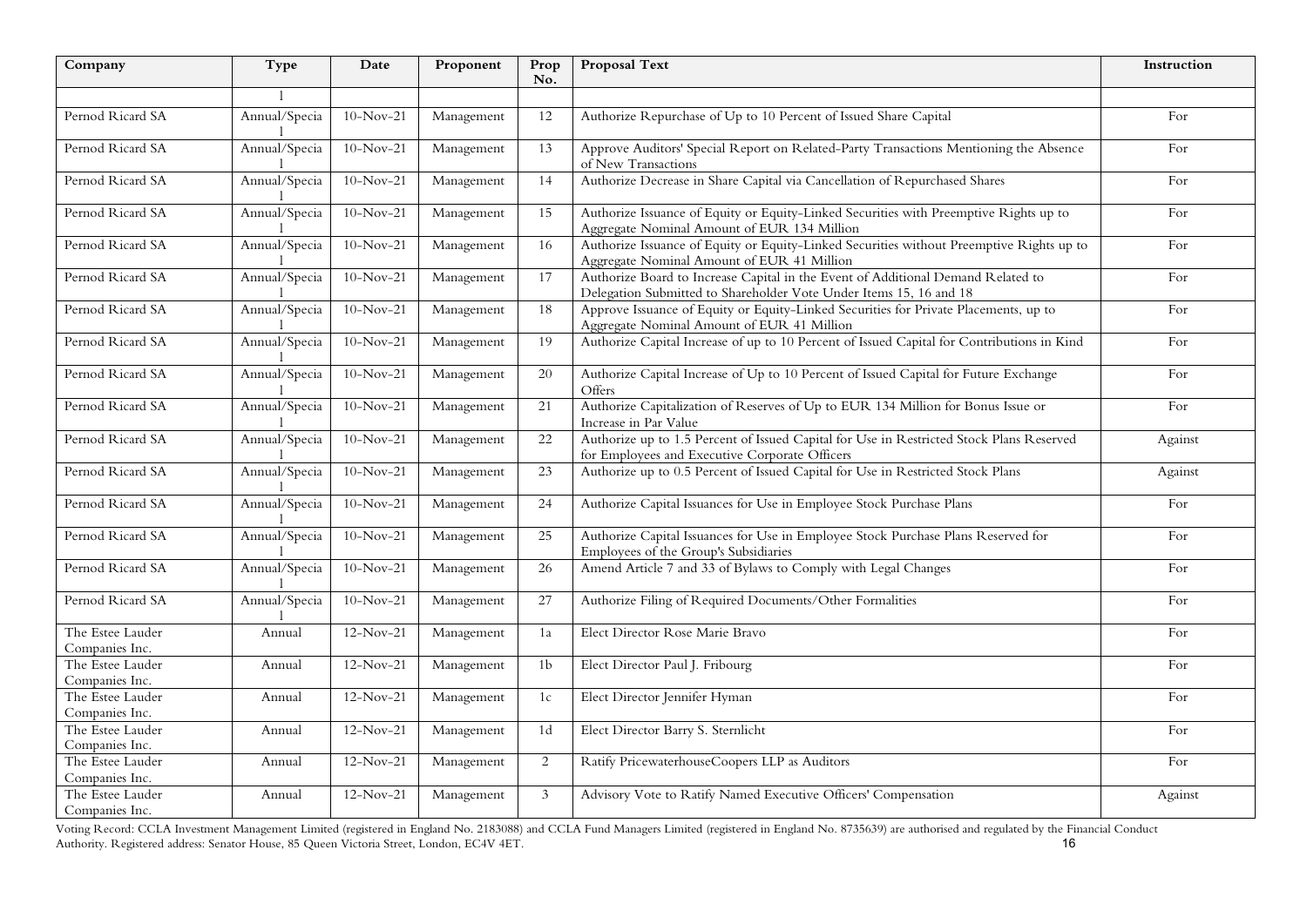| Company                                       | Type                          | Date        | Proponent  | Prop<br>No.    | <b>Proposal Text</b>                                             | Instruction |
|-----------------------------------------------|-------------------------------|-------------|------------|----------------|------------------------------------------------------------------|-------------|
| <b>BMO</b> Real Estate                        | Annual                        | $17-Nov-21$ | Management | $\overline{1}$ | Accept Financial Statements and Statutory Reports                | For         |
| <b>Investments Limited</b>                    |                               |             |            |                |                                                                  |             |
| <b>BMO</b> Real Estate                        | Annual                        | $17-Nov-21$ | Management | 2              | Approve Remuneration Report                                      | For         |
| Investments Limited                           |                               |             |            |                |                                                                  |             |
| <b>BMO</b> Real Estate                        | Annual                        | $17-Nov-21$ | Management | 3              | Approve Dividend Policy                                          | For         |
| <b>Investments Limited</b>                    |                               |             |            |                |                                                                  |             |
| <b>BMO</b> Real Estate                        | Annual                        | $17-Nov-21$ | Management | $\overline{4}$ | Re-elect Vikram Lall as Director                                 | For         |
| Investments Limited                           |                               |             |            |                |                                                                  |             |
| <b>BMO</b> Real Estate                        | Annual                        | $17-Nov-21$ | Management | 5              | Elect Rebecca Gates as Director                                  | For         |
| Investments Limited<br><b>BMO</b> Real Estate | Annual                        | $17-Nov-21$ | Management | 6              | Re-elect David Ross as Director                                  | For         |
| Investments Limited                           |                               |             |            |                |                                                                  |             |
| <b>BMO</b> Real Estate                        | Annual                        | $17-Nov-21$ | Management | $\overline{7}$ | Re-elect Mark Carpenter as Director                              | For         |
| <b>Investments Limited</b>                    |                               |             |            |                |                                                                  |             |
| <b>BMO</b> Real Estate                        | Annual                        | $17-Nov-21$ | Management | 8              | Re-elect Alexa Henderson as Director                             | For         |
| <b>Investments Limited</b>                    |                               |             |            |                |                                                                  |             |
| <b>BMO</b> Real Estate                        | Annual                        | $17-Nov-21$ | Management | 9              | Ratify PricewaterhouseCoopers CI LLP as Auditors                 | For         |
| Investments Limited                           |                               |             |            |                |                                                                  |             |
| <b>BMO</b> Real Estate                        | Annual                        | $17-Nov-21$ | Management | 10             | Authorise Board to Fix Remuneration of Auditors                  | For         |
| Investments Limited                           |                               |             |            |                |                                                                  |             |
| <b>BMO</b> Real Estate                        | Annual                        | $17-Nov-21$ | Management | 11             | Authorise Issue of Equity without Pre-emptive Rights             | For         |
| <b>Investments Limited</b>                    |                               |             |            |                |                                                                  |             |
| <b>BMO</b> Real Estate                        | Annual                        | $17-Nov-21$ | Management | 12             | Authorise Market Purchase of Ordinary Shares                     | For         |
| Investments Limited                           |                               |             |            |                |                                                                  |             |
| Hexagon AB                                    | Extraordinary<br>Shareholders | $17-Nov-21$ | Management | $\mathbf{1}$   | Elect Chairman of Meeting                                        | For         |
| Hexagon AB                                    | Extraordinary                 | $17-Nov-21$ | Management | 2              | Prepare and Approve List of Shareholders                         | For         |
|                                               | Shareholders                  |             |            |                |                                                                  |             |
| Hexagon AB                                    | Extraordinary                 | $17-Nov-21$ | Management | $\mathbf{3}$   | Approve Agenda of Meeting                                        | For         |
|                                               | Shareholders                  |             |            |                |                                                                  |             |
| Hexagon AB                                    | Extraordinary<br>Shareholders | $17-Nov-21$ | Management | 4.1            | Designate Johannes Wingborg as Inspector of Minutes of Meeting   | For         |
| Hexagon AB                                    | Extraordinary<br>Shareholders | $17-Nov-21$ | Management | 4.2            | Designate Fredrik Skoglund as Inspector of Minutes of Meeting    | For         |
| Hexagon AB                                    | Extraordinary                 | $17-Nov-21$ | Management | 5              | Acknowledge Proper Convening of Meeting                          | For         |
|                                               | Shareholders                  |             |            |                |                                                                  |             |
| Hexagon AB                                    | Extraordinary                 | $17-Nov-21$ | Management | 6              | Amend Articles Re: Number of Board Members                       | For         |
|                                               | Shareholders                  |             |            |                |                                                                  |             |
| Hexagon AB                                    | Extraordinary<br>Shareholders | $17-Nov-21$ | Management | $\overline{7}$ | Determine Number of Members (10) and Deputy Members (0) of Board | For         |
| Hexagon AB                                    | Extraordinary<br>Shareholders | $17-Nov-21$ | Management | 8.1            | Elect Brett Watson as New Director                               | For         |
| Hexagon AB                                    | Extraordinary<br>Shareholders | $17-Nov-21$ | Management | 8.2            | Elect Erik Huggers as New Director                               | For         |
| Hexagon AB                                    | Extraordinary                 | $17-Nov-21$ | Management | 9              | Approve Remuneration of New Elected Directors                    | For         |
|                                               |                               |             |            |                |                                                                  |             |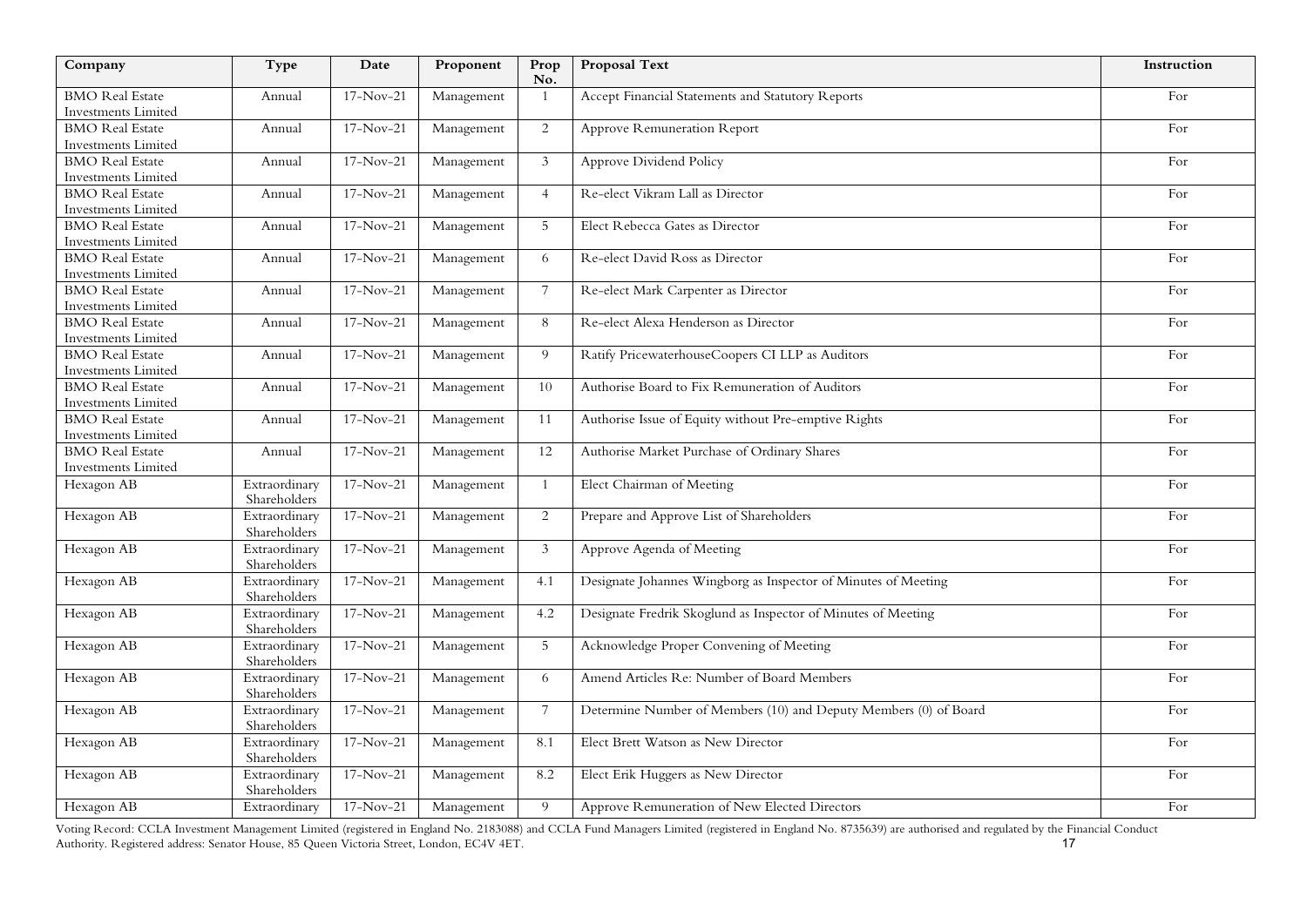| Company                        | Type                          | Date        | Proponent  | Prop<br>No.     | <b>Proposal Text</b>                                             | Instruction |
|--------------------------------|-------------------------------|-------------|------------|-----------------|------------------------------------------------------------------|-------------|
|                                | Shareholders                  |             |            |                 |                                                                  |             |
| Hexagon AB                     | Extraordinary<br>Shareholders | $17-Nov-21$ | Management | $\mathbf{1}$    | Elect Chairman of Meeting                                        | For         |
| Hexagon AB                     | Extraordinary<br>Shareholders | $17-Nov-21$ | Management | 2               | Prepare and Approve List of Shareholders                         | For         |
| Hexagon AB                     | Extraordinary<br>Shareholders | $17-Nov-21$ | Management | 3               | Approve Agenda of Meeting                                        | For         |
| Hexagon AB                     | Extraordinary<br>Shareholders | $17-Nov-21$ | Management | 4.1             | Designate Johannes Wingborg as Inspector of Minutes of Meeting   | For         |
| Hexagon AB                     | Extraordinary<br>Shareholders | $17-Nov-21$ | Management | 4.2             | Designate Fredrik Skoglund as Inspector of Minutes of Meeting    | For         |
| Hexagon AB                     | Extraordinary<br>Shareholders | $17-Nov-21$ | Management | 5               | Acknowledge Proper Convening of Meeting                          | For         |
| Hexagon AB                     | Extraordinary<br>Shareholders | $17-Nov-21$ | Management | 6               | Amend Articles Re: Number of Board Members                       | For         |
| Hexagon AB                     | Extraordinary<br>Shareholders | $17-Nov-21$ | Management | $7\overline{ }$ | Determine Number of Members (10) and Deputy Members (0) of Board | For         |
| Hexagon AB                     | Extraordinary<br>Shareholders | $17-Nov-21$ | Management | 8.1             | Elect Brett Watson as New Director                               | For         |
| Hexagon AB                     | Extraordinary<br>Shareholders | $17-Nov-21$ | Management | 8.2             | Elect Erik Huggers as New Director                               | For         |
| Hexagon AB                     | Extraordinary<br>Shareholders | $17-Nov-21$ | Management | 9               | Approve Remuneration of New Elected Directors                    | For         |
| Picton Property Income<br>Ltd. | Annual                        | $17-Nov-21$ | Management | -1              | Accept Financial Statements and Statutory Reports                | For         |
| Picton Property Income<br>Ltd. | Annual                        | $17-Nov-21$ | Management | 2               | Ratify KPMG Channel Islands Limited as Auditors                  | For         |
| Picton Property Income<br>Ltd. | Annual                        | $17-Nov-21$ | Management | 3               | Authorise Board to Fix Remuneration of Auditors                  | For         |
| Picton Property Income<br>Ltd. | Annual                        | $17-Nov-21$ | Management | $\overline{4}$  | Re-elect Mark Batten as Director                                 | For         |
| Picton Property Income<br>Ltd. | Annual                        | $17-Nov-21$ | Management | 5               | Re-elect Maria Bentley as Director                               | Against     |
| Picton Property Income<br>Ltd. | Annual                        | $17-Nov-21$ | Management | 6               | Re-elect Andrew Dewhirst as Director                             | For         |
| Picton Property Income<br>Ltd. | Annual                        | $17-Nov-21$ | Management | 7               | Re-elect Richard Jones as Director                               | For         |
| Picton Property Income<br>Ltd. | Annual                        | $17-Nov-21$ | Management | 8               | Re-elect Michael Morris as Director                              | For         |
| Picton Property Income<br>Ltd. | Annual                        | $17-Nov-21$ | Management | 9               | Elect Lena Wilson as a Director                                  | For         |
| Picton Property Income<br>Ltd. | Annual                        | $17-Nov-21$ | Management | 10              | Approve Remuneration Report                                      | Against     |
| Picton Property Income<br>Ltd. | Annual                        | $17-Nov-21$ | Management | 11              | Approve Remuneration Policy                                      | Against     |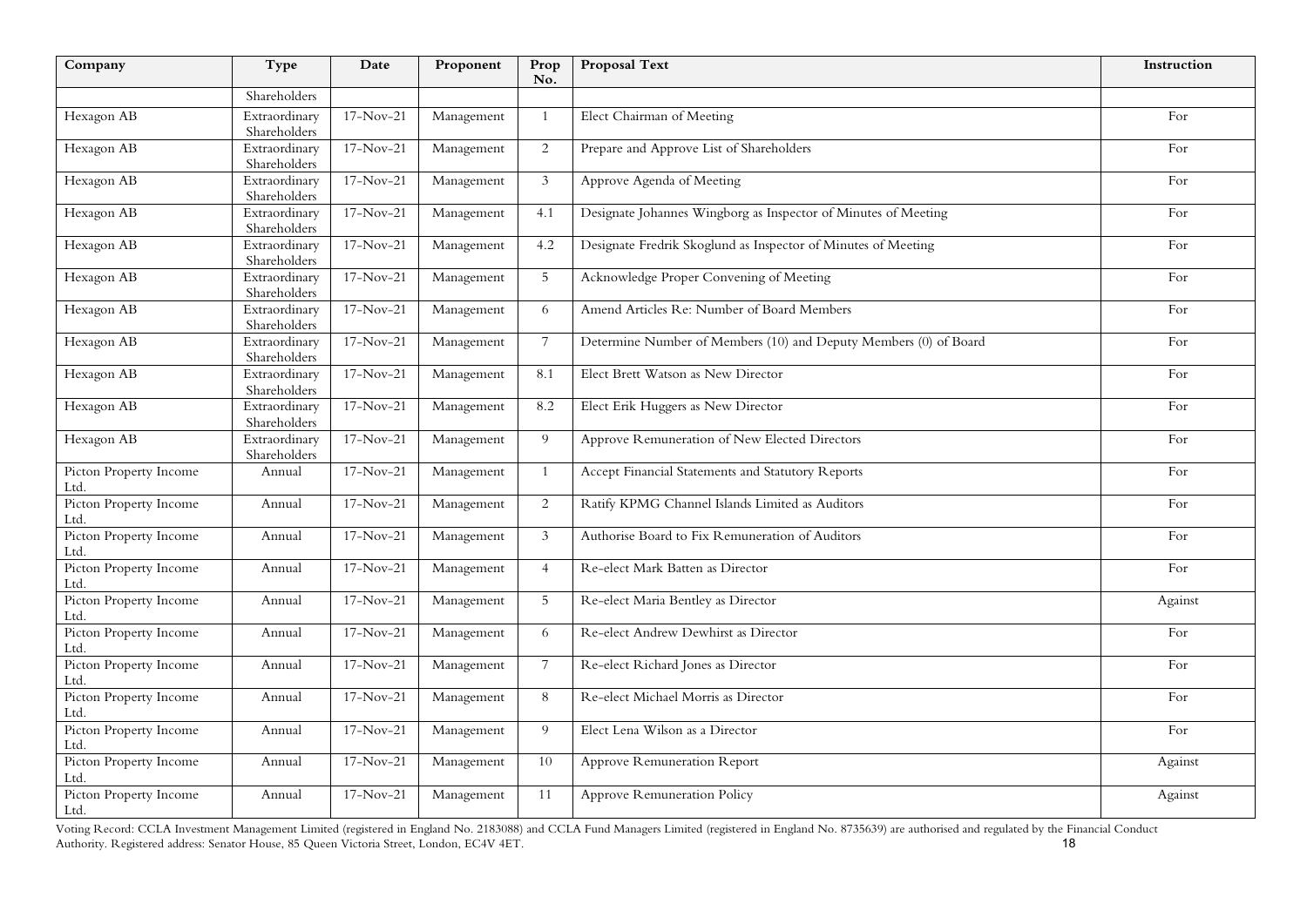| Company                        | Type   | Date        | Proponent  | Prop<br>No.     | <b>Proposal Text</b>                                                                                                  | Instruction |
|--------------------------------|--------|-------------|------------|-----------------|-----------------------------------------------------------------------------------------------------------------------|-------------|
| Picton Property Income<br>Ltd. | Annual | $17-Nov-21$ | Management | 12              | Authorise Market Purchase of Ordinary Shares                                                                          | For         |
| Picton Property Income<br>Ltd. | Annual | $17-Nov-21$ | Management | 13              | Authorise Issue of Equity without Pre-emptive Rights                                                                  | For         |
| Picton Property Income<br>Ltd. | Annual | $17-Nov-21$ | Management | 14              | Authorise Issue of Equity without Pre-emptive Rights in Connection with an Acquisition<br>or Other Capital Investment | For         |
| Sonic Healthcare Limited       | Annual | 18-Nov-21   | Management | $\mathbf{1}$    | Elect Kate Spargo as Director                                                                                         | For         |
| Sonic Healthcare Limited       | Annual | 18-Nov-21   | Management | $\sqrt{2}$      | Elect Lou Panaccio as Director                                                                                        | For         |
| Sonic Healthcare Limited       | Annual | 18-Nov-21   | Management | 3               | Approve Remuneration Report                                                                                           | For         |
| Sonic Healthcare Limited       | Annual | 18-Nov-21   | Management | $\overline{4}$  | Approve Grant of Options and Performance Rights to Colin Goldschmidt                                                  | For         |
| Sonic Healthcare Limited       | Annual | 18-Nov-21   | Management | 5               | Approve Grant of Options and Performance Rights to Chris Wilks                                                        | For         |
| CVS Group Plc                  | Annual | $24-Nov-21$ | Management | -1              | Accept Financial Statements and Statutory Reports                                                                     | For         |
| CVS Group Plc                  | Annual | $24-Nov-21$ | Management | 2               | <b>Approve Remuneration Report</b>                                                                                    | Against     |
| CVS Group Plc                  | Annual | 24-Nov-21   | Management | $\mathfrak{Z}$  | Approve Final Dividend                                                                                                | For         |
| CVS Group Plc                  | Annual | 24-Nov-21   | Management | $\overline{4}$  | Re-elect Richard Connell as Director                                                                                  | For         |
| CVS Group Plc                  | Annual | $24-Nov-21$ | Management | 5               | Re-elect Deborah Kemp as Director                                                                                     | For         |
| CVS Group Plc                  | Annual | 24-Nov-21   | Management | 6               | Re-elect Richard Gray as Director                                                                                     | For         |
| CVS Group Plc                  | Annual | $24-Nov-21$ | Management | $\overline{7}$  | Elect David Wilton as Director                                                                                        | For         |
| CVS Group Plc                  | Annual | 24-Nov-21   | Management | $8\,$           | Re-elect Richard Fairman as Director                                                                                  | For         |
| CVS Group Plc                  | Annual | 24-Nov-21   | Management | 9               | Re-elect Ben Jacklin as Director                                                                                      | For         |
| CVS Group Plc                  | Annual | 24-Nov-21   | Management | 10              | Re-elect Robin Alfonso as Director                                                                                    | For         |
| CVS Group Plc                  | Annual | 24-Nov-21   | Management | 11              | Reappoint Deloitte LLP as Auditors                                                                                    | For         |
| CVS Group Plc                  | Annual | 24-Nov-21   | Management | 12              | Authorise the Audit Committee to Fix Remuneration of Auditors                                                         | For         |
| CVS Group Plc                  | Annual | 24-Nov-21   | Management | 13              | Authorise Issue of Equity                                                                                             | For         |
| CVS Group Plc                  | Annual | 24-Nov-21   | Management | 14              | Authorise Issue of Equity without Pre-emptive Rights                                                                  | For         |
| CVS Group Plc                  | Annual | $24-Nov-21$ | Management | 15              | Authorise Issue of Equity without Pre-emptive Rights in Connection with an Acquisition<br>or Other Capital Investment | For         |
| CVS Group Plc                  | Annual | 24-Nov-21   | Management | 16              | Authorise Market Purchase of Ordinary Shares                                                                          | For         |
| CVS Group Plc                  | Annual | $24-Nov-21$ | Management | 17              | Authorise the Company to Call General Meeting with Two Weeks' Notice                                                  | For         |
| Genus Plc                      | Annual | 24-Nov-21   | Management | -1              | Accept Financial Statements and Statutory Reports                                                                     | For         |
| Genus Plc                      | Annual | $24-Nov-21$ | Management | 2               | <b>Approve Remuneration Report</b>                                                                                    | For         |
| Genus Plc                      | Annual | $24-Nov-21$ | Management | $\mathfrak{Z}$  | Approve Share Incentive Plan                                                                                          | For         |
| Genus Plc                      | Annual | 24-Nov-21   | Management | $\overline{4}$  | Approve International Share Incentive Plan                                                                            | For         |
| Genus Plc                      | Annual | $24-Nov-21$ | Management | 5               | Approve Final Dividend                                                                                                | For         |
| Genus Plc                      | Annual | 24-Nov-21   | Management | 6               | Elect Jason Chin as Director                                                                                          | For         |
| Genus Plc                      | Annual | 24-Nov-21   | Management | $7\overline{ }$ | Re-elect Iain Ferguson as Director                                                                                    | Against     |
| Genus Plc                      | Annual | $24-Nov-21$ | Management | 8               | Re-elect Stephen Wilson as Director                                                                                   | For         |
| Genus Plc                      | Annual | 24-Nov-21   | Management | 9               | Re-elect Alison Henriksen as Director                                                                                 | For         |
| Genus Plc                      | Annual | 24-Nov-21   | Management | 10              | Re-elect Lysanne Gray as Director                                                                                     | For         |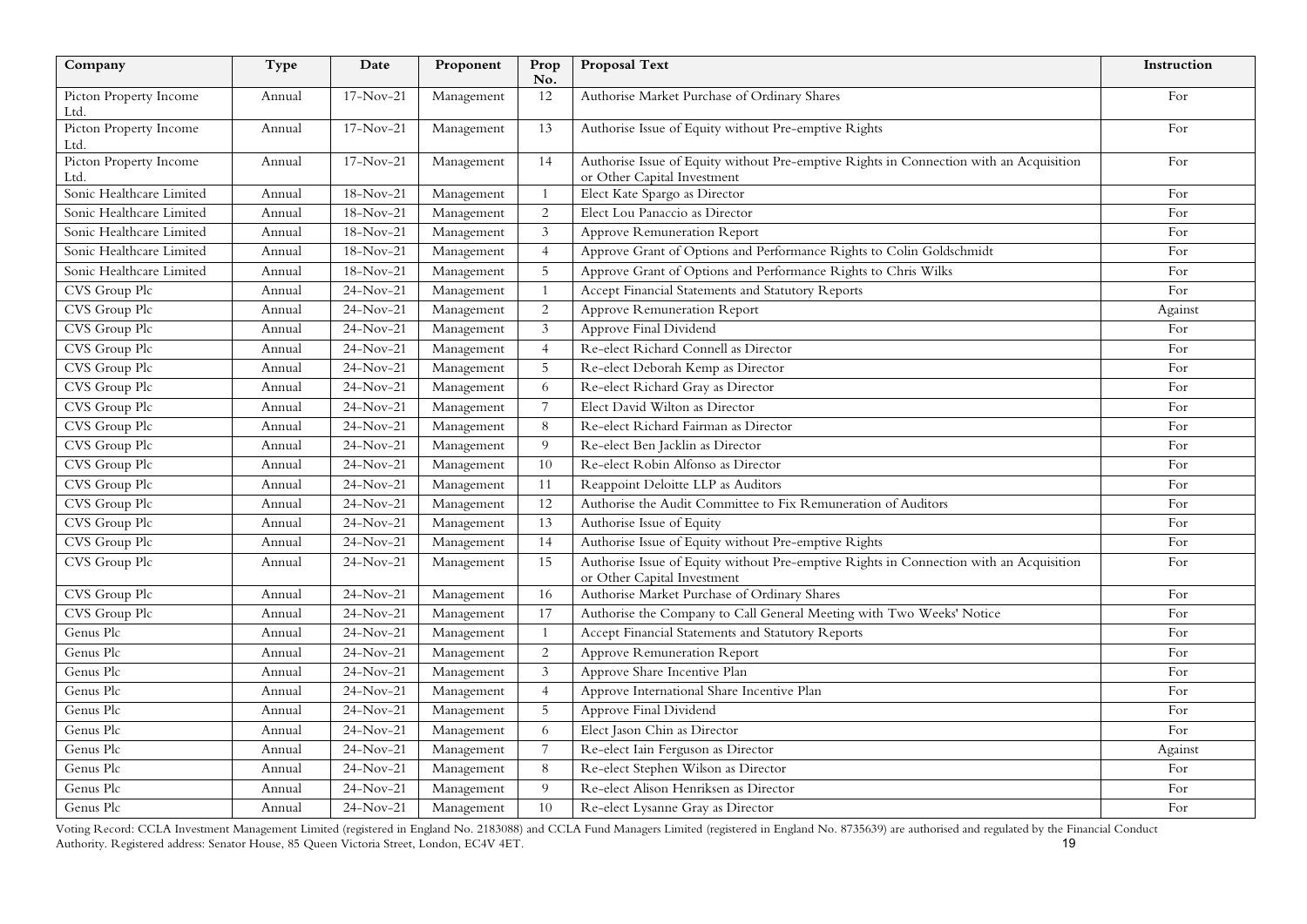| Company               | Type    | Date        | Proponent    | Prop<br>No.     | Proposal Text                                                                                                         | Instruction |
|-----------------------|---------|-------------|--------------|-----------------|-----------------------------------------------------------------------------------------------------------------------|-------------|
| Genus Plc             | Annual  | $24-Nov-21$ | Management   | 11              | Re-elect Lykele van der Broek as Director                                                                             | For         |
| Genus Plc             | Annual  | $24-Nov-21$ | Management   | 12              | Re-elect Lesley Knox as Director                                                                                      | For         |
| Genus Plc             | Annual  | $24-Nov-21$ | Management   | 13              | Reappoint Deloitte LLP as Auditors                                                                                    | For         |
| Genus Plc             | Annual  | 24-Nov-21   | Management   | 14              | Authorise Audit and Risk Committee to Fix Remuneration of Auditors                                                    | For         |
| Genus Plc             | Annual  | $24-Nov-21$ | Management   | 15              | Authorise Issue of Equity                                                                                             | For         |
| Genus Plc             | Annual  | $24-Nov-21$ | Management   | 16              | Authorise Issue of Equity without Pre-emptive Rights                                                                  | For         |
| Genus Plc             | Annual  | $24-Nov-21$ | Management   | 17              | Authorise Issue of Equity without Pre-emptive Rights in Connection with an Acquisition<br>or Other Capital Investment | For         |
| Genus Plc             | Annual  | 24-Nov-21   | Management   | 18              | Authorise Market Purchase of Ordinary Shares                                                                          | For         |
| Genus Plc             | Annual  | 24-Nov-21   | Management   | 19              | Authorise the Company to Call General Meeting with Two Weeks' Notice                                                  | For         |
| Genus Plc             | Annual  | 24-Nov-21   | Management   | 20              | Adopt New Articles of Association                                                                                     | For         |
| Greencoat UK Wind Plc | Special | 26-Nov-21   | Management   | $\overline{1}$  | Authorise Issue of Equity Pursuant to the Issue                                                                       | For         |
| Greencoat UK Wind Plc | Special | 26-Nov-21   | Management   | $\overline{2}$  | Authorise Issue of Equity without Pre-emptive Rights Pursuant to the Issue                                            | For         |
| Greencoat UK Wind Plc | Special | 26-Nov-21   | Management   | $\mathfrak{Z}$  | Authorise Market Purchase of Ordinary Shares                                                                          | For         |
| Microsoft Corporation | Annual  | $30-Nov-21$ | Management   | 1.1             | Elect Director Reid G. Hoffman                                                                                        | For         |
| Microsoft Corporation | Annual  | $30-Nov-21$ | Management   | 1.2             | Elect Director Hugh F. Johnston                                                                                       | Against     |
| Microsoft Corporation | Annual  | $30-Nov-21$ | Management   | 1.3             | Elect Director Teri L. List                                                                                           | For         |
| Microsoft Corporation | Annual  | $30-Nov-21$ | Management   | 1.4             | Elect Director Satya Nadella                                                                                          | Against     |
| Microsoft Corporation | Annual  | $30-Nov-21$ | Management   | 1.5             | Elect Director Sandra E. Peterson                                                                                     | Against     |
| Microsoft Corporation | Annual  | $30-Nov-21$ | Management   | 1.6             | Elect Director Penny S. Pritzker                                                                                      | For         |
| Microsoft Corporation | Annual  | $30-Nov-21$ | Management   | 1.7             | Elect Director Carlos A. Rodriguez                                                                                    | For         |
| Microsoft Corporation | Annual  | $30-Nov-21$ | Management   | 1.8             | Elect Director Charles W. Scharf                                                                                      | For         |
| Microsoft Corporation | Annual  | $30-Nov-21$ | Management   | 1.9             | Elect Director John W. Stanton                                                                                        | For         |
| Microsoft Corporation | Annual  | $30-Nov-21$ | Management   | 1.10            | Elect Director John W. Thompson                                                                                       | For         |
| Microsoft Corporation | Annual  | $30-Nov-21$ | Management   | 1.11            | Elect Director Emma N. Walmsley                                                                                       | For         |
| Microsoft Corporation | Annual  | $30-Nov-21$ | Management   | 1.12            | Elect Director Padmasree Warrior                                                                                      | For         |
| Microsoft Corporation | Annual  | $30-Nov-21$ | Management   | $\overline{c}$  | Advisory Vote to Ratify Named Executive Officers' Compensation                                                        | Against     |
| Microsoft Corporation | Annual  | $30-Nov-21$ | Management   | $\mathbf{3}$    | Approve Qualified Employee Stock Purchase Plan                                                                        | For         |
| Microsoft Corporation | Annual  | $30-Nov-21$ | Management   | $\overline{4}$  | Ratify Deloitte & Touche LLP as Auditors                                                                              | For         |
| Microsoft Corporation | Annual  | $30-Nov-21$ | Share Holder | 5               | Report on Gender/Racial Pay Gap                                                                                       | For         |
| Microsoft Corporation | Annual  | $30-Nov-21$ | Share Holder | 6               | Report on Effectiveness of Workplace Sexual Harassment Policies                                                       | For         |
| Microsoft Corporation | Annual  | $30-Nov-21$ | Share Holder | $7\phantom{.0}$ | Prohibit Sales of Facial Recognition Technology to All Government Entities                                            | Abstain     |
| Microsoft Corporation | Annual  | $30-Nov-21$ | Share Holder | $\,8\,$         | Report on Implementation of the Fair Chance Business Pledge                                                           | For         |
| Microsoft Corporation | Annual  | $30-Nov-21$ | Share Holder | 9               | Report on Lobbying Activities Alignment with Company Policies                                                         | For         |
| Ferguson Plc          | Annual  | $2-Dec-21$  | Management   | $\overline{1}$  | Accept Financial Statements and Statutory Reports                                                                     | For         |
| Ferguson Plc          | Annual  | $2-Dec-21$  | Management   | 2               | Approve Remuneration Report                                                                                           | Against     |
| Ferguson Plc          | Annual  | $2-Dec-21$  | Management   | 3               | Approve Final Dividend                                                                                                | For         |
| Ferguson Plc          | Annual  | $2-Dec-21$  | Management   | $\overline{4}$  | Elect Kelly Baker as Director                                                                                         | For         |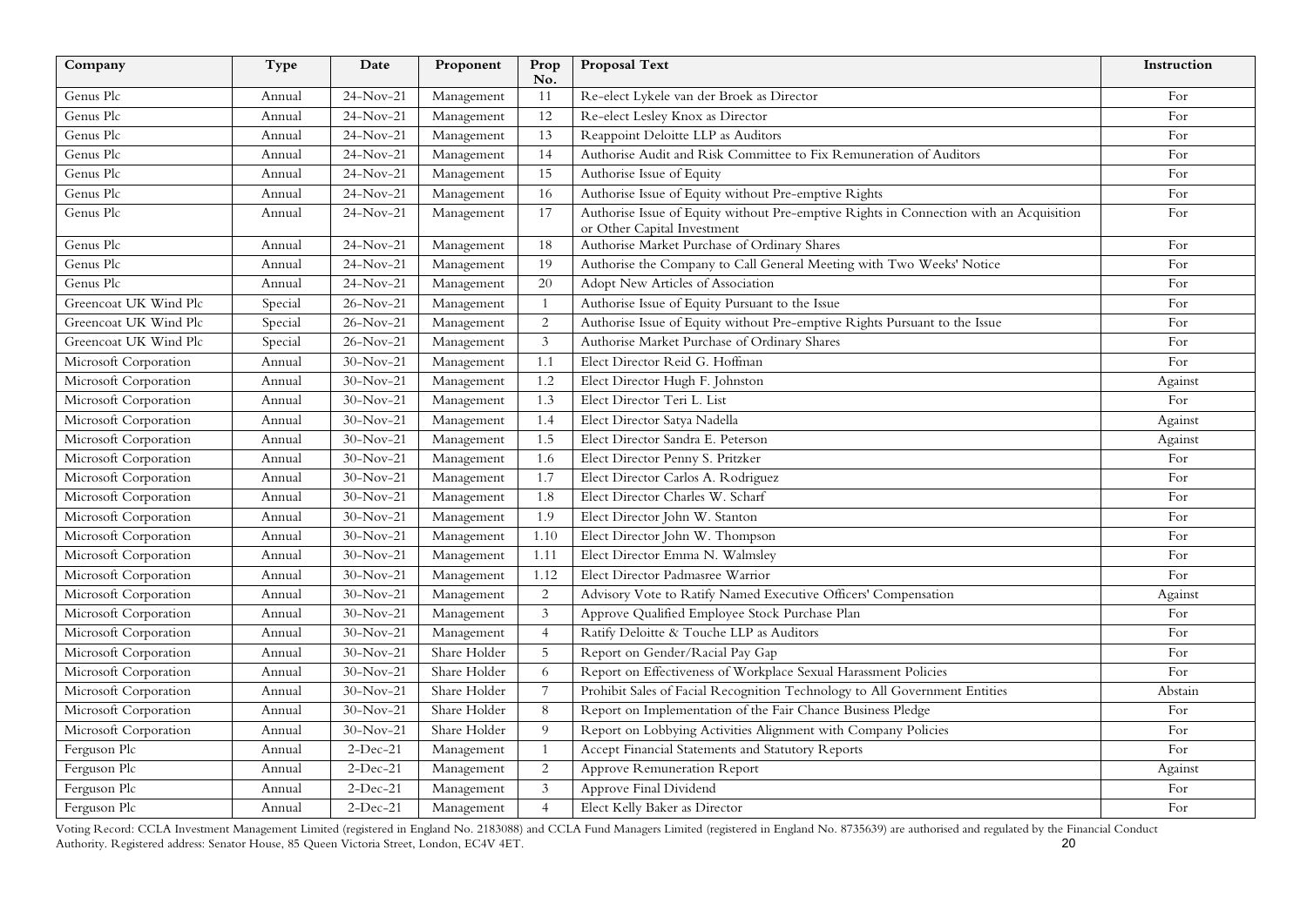| Company                                    | Type   | Date       | Proponent  | Prop<br>No.     | <b>Proposal Text</b>                                                                                                  | Instruction |
|--------------------------------------------|--------|------------|------------|-----------------|-----------------------------------------------------------------------------------------------------------------------|-------------|
| Ferguson Plc                               | Annual | $2-Dec-21$ | Management | $\mathbf 5$     | Elect Brian May as Director                                                                                           | For         |
| Ferguson Plc                               | Annual | $2-Dec-21$ | Management | 6               | Elect Suzanne Wood as Director                                                                                        | For         |
| Ferguson Plc                               | Annual | $2-Dec-21$ | Management | $7\overline{ }$ | Re-elect Bill Brundage as Director                                                                                    | For         |
| Ferguson Plc                               | Annual | $2-Dec-21$ | Management | $8\,$           | Re-elect Geoff Drabble as Director                                                                                    | Against     |
| Ferguson Plc                               | Annual | $2-Dec-21$ | Management | 9               | Re-elect Catherine Halligan as Director                                                                               | For         |
| Ferguson Plc                               | Annual | $2-Dec-21$ | Management | $\overline{10}$ | Re-elect Kevin Murphy as Director                                                                                     | For         |
| Ferguson Plc                               | Annual | $2-Dec-21$ | Management | 11              | Re-elect Alan Murray as Director                                                                                      | For         |
| Ferguson Plc                               | Annual | $2-Dec-21$ | Management | 12              | Re-elect Tom Schmitt as Director                                                                                      | For         |
| Ferguson Plc                               | Annual | $2-Dec-21$ | Management | 13              | Re-elect Dr Nadia Shouraboura as Director                                                                             | For         |
| Ferguson Plc                               | Annual | $2-Dec-21$ | Management | 14              | Re-elect Jacqueline Simmonds as Director                                                                              | Against     |
| Ferguson Plc                               | Annual | $2-Dec-21$ | Management | 15              | Reappoint Deloitte LLP as Auditors                                                                                    | For         |
| Ferguson Plc                               | Annual | $2-Dec-21$ | Management | 16              | Authorise the Audit Committee to Fix Remuneration of Auditors                                                         | For         |
| Ferguson Plc                               | Annual | $2-Dec-21$ | Management | $\overline{17}$ | Authorise UK Political Donations and Expenditure                                                                      | For         |
| Ferguson Plc                               | Annual | $2-Dec-21$ | Management | 18              | Authorise Issue of Equity                                                                                             | For         |
| Ferguson Plc                               | Annual | $2-Dec-21$ | Management | 19              | Approve Employee Share Purchase Plan                                                                                  | For         |
| Ferguson Plc                               | Annual | $2-Dec-21$ | Management | 20              | Authorise Issue of Equity without Pre-emptive Rights                                                                  | For         |
| Ferguson Plc                               | Annual | $2-Dec-21$ | Management | 21              | Authorise Issue of Equity without Pre-emptive Rights in Connection with an Acquisition<br>or Other Capital Investment | For         |
| Ferguson Plc                               | Annual | $2-Dec-21$ | Management | $\overline{22}$ | Authorise Market Purchase of Ordinary Shares                                                                          | For         |
| <b>Bluefield Solar Income</b><br>Fund Ltd. | Annual | $3-Dec-21$ | Management | 1               | Accept Financial Statements and Statutory Reports                                                                     | For         |
| <b>Bluefield Solar Income</b><br>Fund Ltd. | Annual | $3-Dec-21$ | Management | $\sqrt{2}$      | Approve Remuneration Report                                                                                           | For         |
| <b>Bluefield Solar Income</b><br>Fund Ltd. | Annual | $3-Dec-21$ | Management | 3               | Re-elect Paul Le Page as Director                                                                                     | For         |
| <b>Bluefield Solar Income</b><br>Fund Ltd. | Annual | $3-Dec-21$ | Management | $\overline{4}$  | Re-elect John Rennocks as Director                                                                                    | For         |
| Bluefield Solar Income<br>Fund Ltd.        | Annual | $3-Dec-21$ | Management | 5               | Re-elect John Scott as Director                                                                                       | For         |
| <b>Bluefield Solar Income</b><br>Fund Ltd. | Annual | $3-Dec-21$ | Management | 6               | Re-elect Laurence McNairn as Director                                                                                 | For         |
| <b>Bluefield Solar Income</b><br>Fund Ltd. | Annual | $3-Dec-21$ | Management | $\overline{7}$  | Re-elect Meriel Lenfestey as Director                                                                                 | For         |
| <b>Bluefield Solar Income</b><br>Fund Ltd. | Annual | $3-Dec-21$ | Management | 8               | Elect Elizabeth Burne as Director                                                                                     | For         |
| Bluefield Solar Income<br>Fund Ltd.        | Annual | $3-Dec-21$ | Management | 9               | Ratify KPMG Channel Islands Limited as Auditors                                                                       | For         |
| Bluefield Solar Income<br>Fund Ltd.        | Annual | $3-Dec-21$ | Management | 10              | Authorise Board to Fix Remuneration of Auditors                                                                       | For         |
| Bluefield Solar Income<br>Fund Ltd.        | Annual | $3-Dec-21$ | Management | 11              | Approve Stock Dividend Program                                                                                        | For         |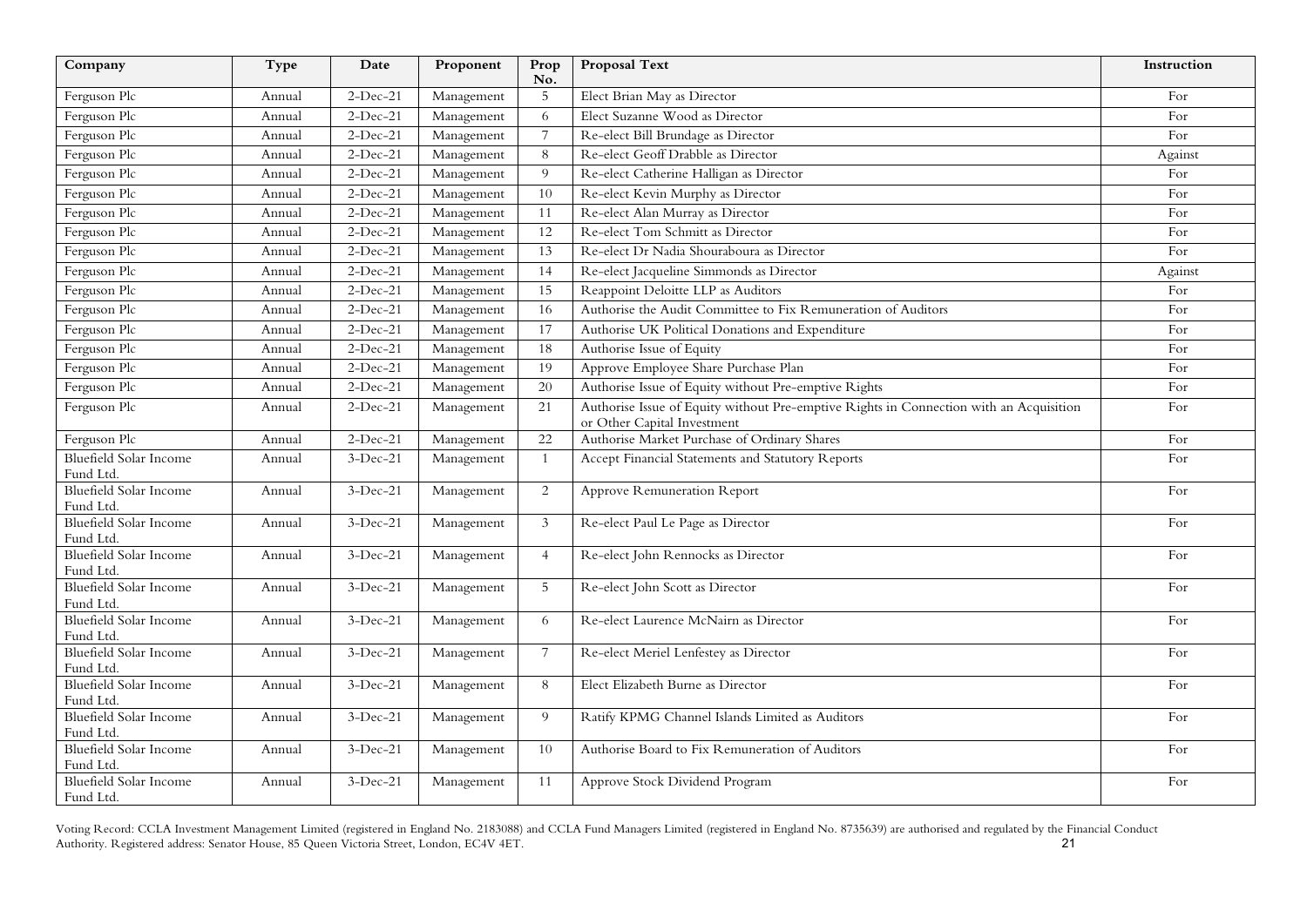| Company                                    | Type    | Date        | Proponent  | Prop<br>No.    | <b>Proposal Text</b>                                                                            | Instruction |
|--------------------------------------------|---------|-------------|------------|----------------|-------------------------------------------------------------------------------------------------|-------------|
| <b>Bluefield Solar Income</b><br>Fund Ltd. | Annual  | $3-Dec-21$  | Management | 12             | Approve Interim Dividends                                                                       | For         |
| Bluefield Solar Income<br>Fund Ltd.        | Annual  | $3-Dec-21$  | Management | 13             | Authorise Market Purchase of Ordinary Shares                                                    | For         |
| Bluefield Solar Income<br>Fund Ltd.        | Annual  | $3-Dec-21$  | Management | 14             | Authorise Issue of Equity without Pre-emptive Rights                                            | For         |
| <b>Bluefield Solar Income</b><br>Fund Ltd. | Annual  | $3-Dec-21$  | Management | 15             | Authorise Issue of Equity without Pre-emptive Rights (Additional Authority)                     | For         |
| Medtronic plc                              | Annual  | $9-Dec-21$  | Management | 1a             | Elect Director Richard H. Anderson                                                              | For         |
| Medtronic plc                              | Annual  | $9-Dec-21$  | Management | 1 <sub>b</sub> | Elect Director Craig Arnold                                                                     | Against     |
| Medtronic plc                              | Annual  | $9-Dec-21$  | Management | 1c             | Elect Director Scott C. Donnelly                                                                | For         |
| Medtronic plc                              | Annual  | $9-Dec-21$  | Management | 1 <sub>d</sub> | Elect Director Andrea J. Goldsmith                                                              | For         |
| Medtronic plc                              | Annual  | $9-Dec-21$  | Management | $1\mathrm{e}$  | Elect Director Randall J. Hogan, III                                                            | Against     |
| Medtronic plc                              | Annual  | $9-Dec-21$  | Management | 1f             | Elect Director Kevin E. Lofton                                                                  | For         |
| Medtronic plc                              | Annual  | $9-Dec-21$  | Management | 1g             | Elect Director Geoffrey S. Martha                                                               | Against     |
| Medtronic plc                              | Annual  | $9-Dec-21$  | Management | 1 <sub>h</sub> | Elect Director Elizabeth G. Nabel                                                               | For         |
| Medtronic plc                              | Annual  | $9-Dec-21$  | Management | 1i             | Elect Director Denise M. O'Leary                                                                | For         |
| Medtronic plc                              | Annual  | $9-Dec-21$  | Management | 1 <sub>j</sub> | Elect Director Kendall J. Powell                                                                | For         |
| Medtronic plc                              | Annual  | $9-Dec-21$  | Management | 2              | Approve PricewaterhouseCoopers LLP as Auditors and Authorize Board to Fix Their<br>Remuneration | For         |
| Medtronic plc                              | Annual  | $9-Dec-21$  | Management | 3              | Advisory Vote to Ratify Named Executive Officers' Compensation                                  | Against     |
| Medtronic plc                              | Annual  | $9-Dec-21$  | Management | $\overline{4}$ | Advisory Vote on Say on Pay Frequency                                                           | One Year    |
| Medtronic plc                              | Annual  | $9-Dec-21$  | Management | $\overline{5}$ | Approve Omnibus Stock Plan                                                                      | For         |
| Medtronic plc                              | Annual  | $9-Dec-21$  | Management | 6              | Renew the Board's Authority to Issue Shares Under Irish Law                                     | For         |
| Medtronic plc                              | Annual  | $9-Dec-21$  | Management | $\overline{7}$ | Renew the Board's Authority to Opt-Out of Statutory Pre-Emptions Rights Under Irish<br>Law      | For         |
| Medtronic plc                              | Annual  | $9-Dec-21$  | Management | 8              | Authorize Overseas Market Purchases of Ordinary Shares                                          | For         |
| Round Hill Music Royalty<br>Fund Ltd.      | Annual  | 9-Dec-21    | Management | -1             | Ratify KPMG Channel Islands Limited as Auditors                                                 | For         |
| Round Hill Music Royalty<br>Fund Ltd.      | Annual  | $9-Dec-21$  | Management | $\overline{2}$ | Authorise Board to Fix Remuneration of Auditors                                                 | For         |
| Round Hill Music Royalty<br>Fund Ltd.      | Annual  | $9-Dec-21$  | Management | 3              | Elect Trevor Bowen as Director                                                                  | For         |
| Round Hill Music Royalty<br>Fund Ltd.      | Annual  | $9-Dec-21$  | Management | $\overline{4}$ | Elect Caroline Chan as Director                                                                 | For         |
| Round Hill Music Royalty<br>Fund Ltd.      | Annual  | $9-Dec-21$  | Management | $\sqrt{5}$     | Elect Francis Keeling as Director                                                               | For         |
| Round Hill Music Royalty<br>Fund Ltd.      | Annual  | $9-Dec-21$  | Management | 6              | Authorise Market Purchase of Ordinary Shares                                                    | For         |
| Tritax EuroBox Plc                         | Special | $10-Dec-21$ | Management | $\mathbf{1}$   | Approve the Related Party Transaction Relating to the Gelsenkirchen Proposal                    | For         |
| Tritax EuroBox Plc                         | Special | $10-Dec-21$ | Management | $\overline{2}$ | Approve the Related Party Transaction Relating to the Bonen Proposal                            | For         |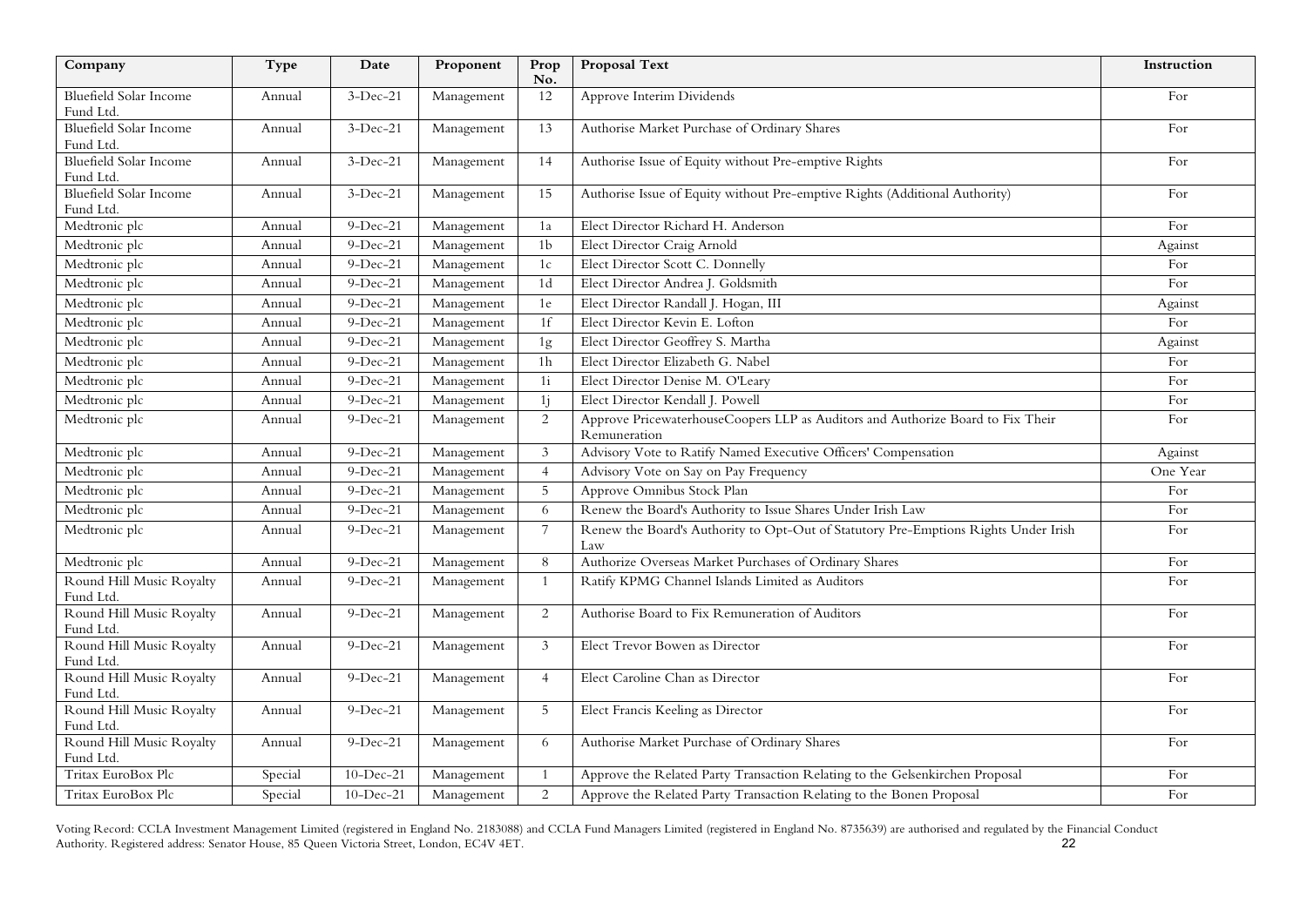| Company                    | Type    | Date        | Proponent    | Prop<br>No.     | <b>Proposal Text</b>                                                          | Instruction |
|----------------------------|---------|-------------|--------------|-----------------|-------------------------------------------------------------------------------|-------------|
| Tritax EuroBox Plc         | Special | $10-Dec-21$ | Management   | 3               | Approve the Related Party Transaction Relating to the German Propco Guarantor | For         |
|                            |         |             |              |                 | <b>Amendment Proposal</b>                                                     |             |
| Cisco Systems, Inc.        | Annual  | 13-Dec-21   | Management   | 1a              | Elect Director M. Michele Burns                                               | For         |
| Cisco Systems, Inc.        | Annual  | 13-Dec-21   | Management   | 1 <sub>b</sub>  | Elect Director Wesley G. Bush                                                 | For         |
| Cisco Systems, Inc.        | Annual  | 13-Dec-21   | Management   | 1c              | Elect Director Michael D. Capellas                                            | For         |
| Cisco Systems, Inc.        | Annual  | 13-Dec-21   | Management   | 1d              | Elect Director Mark Garrett                                                   | Against     |
| Cisco Systems, Inc.        | Annual  | 13-Dec-21   | Management   | 1e              | Elect Director John D. Harris, II                                             | For         |
| Cisco Systems, Inc.        | Annual  | 13-Dec-21   | Management   | 1f              | Elect Director Kristina M. Johnson                                            | For         |
| Cisco Systems, Inc.        | Annual  | 13-Dec-21   | Management   | 1g              | Elect Director Roderick C. McGeary                                            | Against     |
| Cisco Systems, Inc.        | Annual  | 13-Dec-21   | Management   | 1 <sub>h</sub>  | Elect Director Charles H. Robbins                                             | Against     |
| Cisco Systems, Inc.        | Annual  | 13-Dec-21   | Management   | 1i              | Elect Director Brenton L. Saunders                                            | For         |
| Cisco Systems, Inc.        | Annual  | $13-Dec-21$ | Management   | 1 <sub>j</sub>  | Elect Director Lisa T. Su                                                     | For         |
| Cisco Systems, Inc.        | Annual  | $13-Dec-21$ | Management   | 1k              | Elect Director Marianna Tessel                                                | For         |
| Cisco Systems, Inc.        | Annual  | $13-Dec-21$ | Management   | 2               | Advisory Vote to Ratify Named Executive Officers' Compensation                | Against     |
| Cisco Systems, Inc.        | Annual  | $13-Dec-21$ | Management   | 3               | Ratify PricewaterhouseCoopers LLP as Auditors                                 | For         |
| Cisco Systems, Inc.        | Annual  | $13-Dec-21$ | Share Holder | $\overline{4}$  | Amend Proxy Access Right                                                      | For         |
| Target Healthcare REIT Plc | Annual  | 14-Dec-21   | Management   | -1              | Accept Financial Statements and Statutory Reports                             | For         |
| Target Healthcare REIT Plc | Annual  | 14-Dec-21   | Management   | 2               | Approve Remuneration Report                                                   | For         |
| Target Healthcare REIT Plc | Annual  | 14-Dec-21   | Management   | 3               | Approve Company's Dividend Policy                                             | For         |
| Target Healthcare REIT Plc | Annual  | 14-Dec-21   | Management   | $\overline{4}$  | Reappoint Ernst & Young LLP as Auditors                                       | For         |
| Target Healthcare REIT Plc | Annual  | 14-Dec-21   | Management   | $\overline{5}$  | Authorise Board to Fix Remuneration of Auditors                               | For         |
| Target Healthcare REIT Plc | Annual  | 14-Dec-21   | Management   | 6               | Elect Vince Niblett as Director                                               | For         |
| Target Healthcare REIT Plc | Annual  | 14-Dec-21   | Management   | $\overline{7}$  | Re-elect Malcolm Naish as Director                                            | For         |
| Target Healthcare REIT Plc | Annual  | 14-Dec-21   | Management   | 8               | Re-elect Gordon Coull as Director                                             | For         |
| Target Healthcare REIT Plc | Annual  | 14-Dec-21   | Management   | 9               | Re-elect Alison Fyfe as Director                                              | For         |
| Target Healthcare REIT Plc | Annual  | $14-Dec-21$ | Management   | 10              | Authorise Issue of Equity                                                     | For         |
| Target Healthcare REIT Plc | Annual  | $14-Dec-21$ | Management   | 11              | Authorise Issue of Equity without Pre-emptive Rights                          | For         |
| Target Healthcare REIT Plc | Annual  | $14-Dec-21$ | Management   | 12              | Authorise Market Purchase of Ordinary Shares                                  | For         |
| Target Healthcare REIT Plc | Annual  | 14-Dec-21   | Management   | 13              | Authorise the Company to Call General Meeting with Two Weeks' Notice          | For         |
| The PRS REIT Plc           | Annual  | $15-Dec-21$ | Management   | $\overline{1}$  | Accept Financial Statements and Statutory Reports                             | For         |
| The PRS REIT Plc           | Annual  | 15-Dec-21   | Management   | 2               | Approve Remuneration Report                                                   | For         |
| The PRS REIT Plc           | Annual  | $15-Dec-21$ | Management   | $\mathfrak{Z}$  | Approve Remuneration Policy                                                   | For         |
| The PRS REIT Plc           | Annual  | $15-Dec-21$ | Management   | $\overline{4}$  | Elect Geeta Nanda as Director                                                 | For         |
| The PRS REIT Plc           | Annual  | $15-Dec-21$ | Management   | $\overline{5}$  | Re-elect Stephen Smith as Director                                            | For         |
| The PRS REIT Plc           | Annual  | 15-Dec-21   | Management   | 6               | Re-elect Steffan Francis as Director                                          | For         |
| The PRS REIT Plc           | Annual  | 15-Dec-21   | Management   | $7\overline{ }$ | Re-elect Roderick MacRae as Director                                          | For         |
| The PRS REIT Plc           | Annual  | 15-Dec-21   | Management   | $8\,$           | Re-elect Jim Prower as Director                                               | For         |
| The PRS REIT Plc           | Annual  | $15-Dec-21$ | Management   | 9               | Reappoint RSM UK Audit LLP as Auditors                                        | For         |